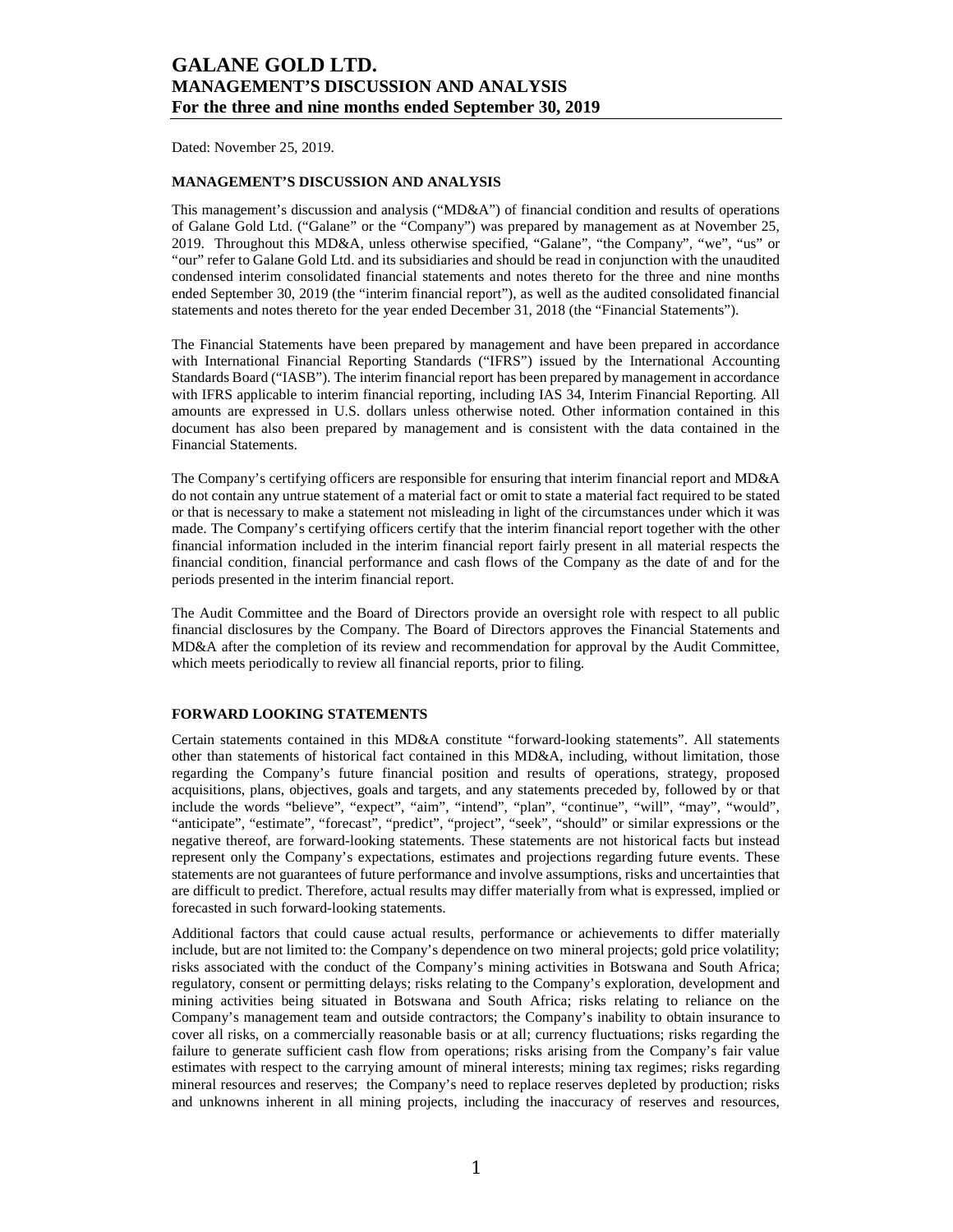metallurgical recoveries and capital and operating costs of such projects; contests over title to properties, particularly title to undeveloped properties; risks and expenses related to reclamation costs and related liabilities; lack of infrastructure; employee relations, labour unrest or unavailability; health risks in Africa; the Company's interactions with surrounding communities and artisanal miners; extensive laws and regulations governing the environment, health and safety; the Company's ability to successfully integrate acquired assets; risks related to restarting production; the speculative nature of exploration and development, including the risks of diminishing quantities or grades of reserves; development of the Company's exploration properties into commercially viable mines; risks related to climate change; risks related to information security; risk of using derivative instruments including credit risk, market liquidity risk and unrealized mark-to-market risk; stock market volatility; conflicts of interest among certain directors and officers; lack of dividends; lack of liquidity for shareholders of the Company; risks related to the market perception of junior gold companies; litigation risk; and difficulties in bringing actions and enforcing judgments for foreign investors. See "Risk Factors" in the Company's annual information form for the year ended December 31, 2018, a copy of which is available on the Company's SEDAR profile at www.sedar.com. Management provides forward-looking statements because it believes they provide useful information to readers when considering their investment objectives and cautions readers that the information may not be appropriate for other purposes. Consequently, all of the forward-looking statements made in this MD&A are qualified by these cautionary statements and other cautionary statements or factors contained herein, and there can be no assurance that the actual results or developments will be realized or, even if substantially realized, that they will have the expected consequences to, or effects on, the Company. These forward-looking statements are made as of the date of this MD&A and the Company assumes no obligation to update or revise them to reflect subsequent information, events or circumstances or otherwise, except as required by law.

The forward-looking statements in this MD&A are based on numerous assumptions regarding the Company's present and future business strategies and the environment in which the Company will operate in the future, including assumptions regarding gold prices, business and operating strategies, and the Company's ability to operate on a profitable basis.

## **MINERAL RESERVES AND RESOURCES**

Information of a technical and scientific nature that forms the basis of the disclosure in the MD&A has been approved by Kevin Crossling Pr. Sci. Nat., MAusIMM. and Business Development Manager for Galane Gold, and a "qualified person" as defined by National Instrument 43-101 – *Standards of Disclosure for Mineral Projects* ("NI 43-101").

All mineral reserves and mineral resources have been estimated in accordance with the standards of the Canadian Institute of Mining, Metallurgy and Petroleum and NI 43-101. All mineral resources are reported exclusive of mineral reserves. Mineral resources that are not mineral reserves do not have demonstrated economic viability. There is no guarantee that any of the mineral resources disclosed in the MD&A will be converted to mineral reserves. There is also no guarantee that any of the inferred mineral resources will be upgraded to measured or indicated mineral resources. Information on data verification performed on the mineral properties mentioned in this MD&A that are considered to be material mineral properties to the Company are contained in the Company's most recent annual information form and the current technical report for each of those properties, all available on the Company's SEDAR profile at www.sedar.com.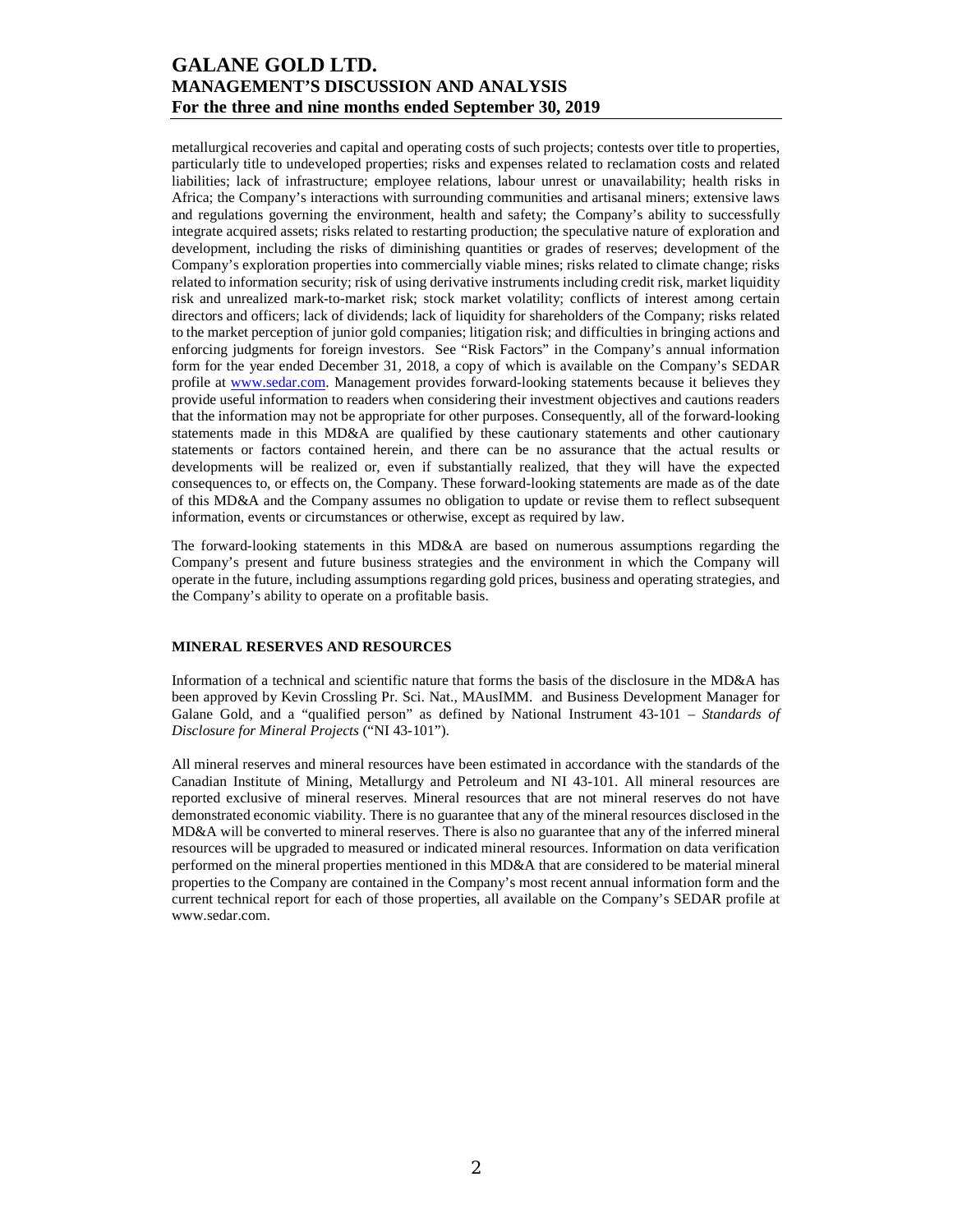### **CORPORATE OVERVIEW**

The Company's principal business activities are the exploration for, development of, and operation of gold mining properties. The Company operates through its wholly-owned subsidiary, Galane Gold Mines Ltd. ("GGM"), which in turn operates two mines: (a) a producing mine which also has the rights to certain mineral exploration tenements (the producing mine and mineral exploration tenements collectively, the "Mupane Property") located in the Republic of Botswana ("Botswana") through subsidiaries located in Botswana; and (b) a mine in the process of restarting and which has the rights to certain mineral exploration tenements (the mine and mineral exploration tenements collectively, the "Galaxy Property") located in the Republic of South Africa ("South Africa") through subsidiaries located in South Africa. The common shares in the capital of the Company (the "Common Shares") have been listed for trading on the TSX Venture Exchange under the symbol "GG" since September 6, 2011 and trades on the OTCQB in the United States under the trading symbol "GGGOF".

### **OUTLOOK**

*Certain information set out in this section is forward looking information and is based on a number of risks and assumptions, including those related to gold price volatility, delays in production, regulatory risk, currency fluctuations, integrating successfully new acquired assets and risks and uncertainties inherent with all mining operations. For more details please see above under "Forward-Looking Statements" and below under "Risks and Uncertainties".* 

#### *Mupane Property*

The Company continues to carry out its improvement and exploration plan in Botswana, with a focus on the optimisation of the mining operations and the expansion of the resource base.

The Company completed an updated three year mine plan for the Mupane Property in 2018 which will form the guide for the Company's short term goals and long term strategy. The updated mine plan is based on internal reporting by the Company following underground mining and not based on an independent feasibility study or pre-feasibility study of mineral reserves demonstrating economic and technical viability. There has yet to be sufficient exploration on any potential expansion at the Mupane Property to extrapolate that it extends beyond the current mined area.

The Company has been utilizing the following resources during 2019:

- Tau It is estimated that the Company will process approximately 365,000 tonnes at an average grade of 2.60 grams per tonne (" $g/t$ "). The Company intends to continue exploration to attempt to further expand the potential resource as reported in the press release of October 5, 2017.
- Low Grade Stockpiles It is estimated that the Company will process approximately 225,000 tonnes of low grade stockpile at an average grade of  $0.76$  g/t, which is located at the run-ofmine pad at the processing plant.
- Monarch slimes dump It is estimated that the Company will process approximately 200,000 tonnes of tailings and slimes at an average grade of 0.94 g/t, which is located at the Monarch mine, approximately 53 kilometres from the Mupane processing plant.

The Mupane Property mine plan is subject to change according to the prevailing gold price. The Company will adopt the appropriate plan for the prevailing gold price environment.

The Mupane Property processing plant continues to focus on on-going stabilisation and optimisation of the processing operations. There are no major plant capital projects scheduled at the Mupane Property for 2019 as the Company currently believes it has implemented all material optimisation projects.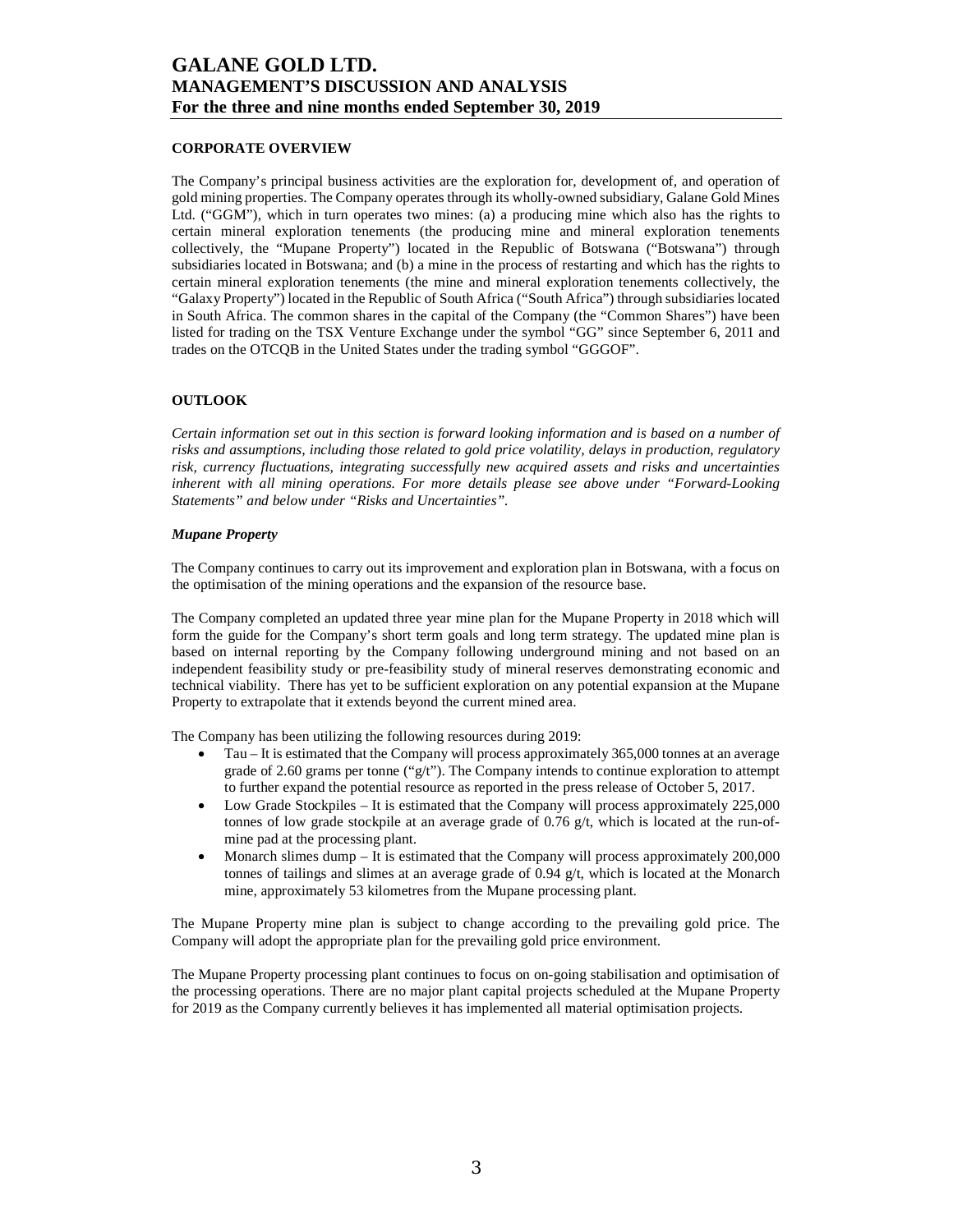### *Galaxy Property*

In 2017, the Company announced that it had updated its mine plan for the Galaxy Property. The updated mine plan is based on internal reporting by the Company following underground mining and not based on an independent feasibility study or pre-feasibility study of mineral reserves demonstrating economic and technical viability. There has yet to be sufficient exploration on any potential expansion at the Galaxy Property to extrapolate that it extends beyond the current mined area.

On March 5, 2018, the Company announced that it had entered into a loan agreement with Barak Fund SPC Limited ("Barak") with respect to a \$5,000,000 secured loan facility (the "Barak Facility"), for a term ending three years from the date of the first drawdown and bearing interest at a rate of 14% per annum. The funds have been used towards the refurbishment and expansion of the processing facilities and restarting underground mining operations at the Galaxy Property. The Company will pay to Barak, or its nominee, 0.75% of the net proceeds accruing to Galaxy Gold Mining (Pty) Limited (formerly Galaxy Gold Mining Limited, "Galaxy") under an off-take agreement covering the annual gold concentrate production of the Agnes gold mine in Barberton owned and operated by Galaxy, after taking into account all attributable logistics and freight costs, State Royalties (as defined in the Barak Facility) and value-added tax (if applicable). The last of the conditions precedent relating to the Barak Facility were satisfied in October 2018, with the first drawdown of funds under the Barak Facility occurring in February 2019.

With the re-commencement of the Galaxy project underway following the completion of the Barak Facility, production of its first concentrate occurred in April 2019. The Company has a revised forecast for 2019 to produce 2,400 tonnes of concentrate containing 2,600 ounces of gold. To achieve this outcome the Company will be processing approximately 112,000 tonnes of material from various sources including the Princeton underground and historic tailings facilities.

The Company is targeting for the Galaxy Property to increase the capacity of the processing plant to  $30,000$  tonnes per month<sup>(1)</sup> and annual production to over  $25,000$  ounces of gold at a cash cost per ounce of less than  $US$800<sup>(2)</sup>$ . During the implementation of the first phase, the Company expects to complete a study on the second expansion phase with the objective of increasing the capacity at the Galaxy processing plant to 60,000 tonnes per month and decreasing the cash cost per ounce with increased economies of scale.

Notes:

- (1) The Company is not basing its decision to expand the throughput capacity of the Galaxy mine's processing plant to 30,000 tonnes per month on a feasibility study of mineral reserves demonstrating economic and technical viability of production at such levels, and as a result there is increased uncertainty and there are multiple technical and economic risks of failure which are associated with producing at such plant's throughput capacity. These risks, among others, include areas that are analyzed in more detail in a feasibility study, such as applying economic analysis to resources and reserves, more detailed metallurgy and a number of specialized studies in areas such as mining and recovery methods, market analysis, and environmental and community impacts.
- (2) Based on a technical report entitled "A Technical Report on the Galaxy Gold Mine, Mpumalanga Province, South Africa" which was issued January 4, 2016 with an effective date of September 1, 2015 (the "Galaxy Technical Report"), and was prepared by Minxcon (Pty) Ltd and approved by Daniel van Heerden, B Eng (Min.), MCom (Bus. Admin.), Pr. Eng., FSAIMM, AMMSA, a Qualified Person as defined by NI 43-101. The Galaxy Technical Report satisfies the requirements to be a pre-feasibility study. Cash cost per ounce is a non-GAAP measure. See "Supplemental Information to Management's Discussion and Analysis".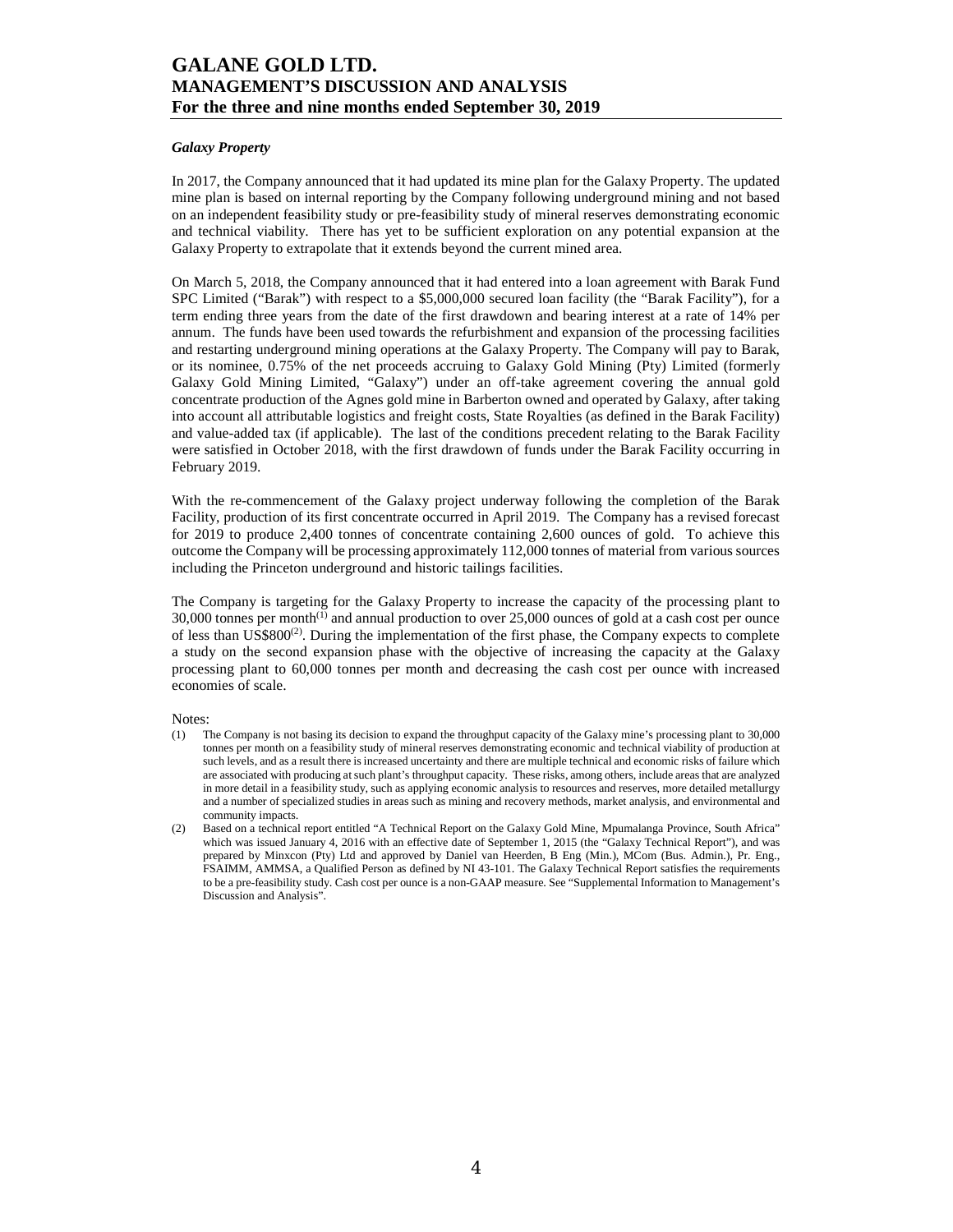### **DISCUSSION OF OPERATIONS**

#### *For the three and nine months ended September 30, 2019*

The following is an analysis of the Company's operating results for the three months ended September 30, 2019 ("Q3 2019") and the nine months ended September 30, 2019 ("YTD 2019").

#### *Operating activity:*

Commentary regarding the Company's operating activity during Q3 2019 and YTD 2019 follows:

#### *Mining*

|                      |             |        | 2019            |                   | <b>YTD 2019</b> |         |         |                |        |                 |
|----------------------|-------------|--------|-----------------|-------------------|-----------------|---------|---------|----------------|--------|-----------------|
|                      |             | Q3     | <b>Q2</b><br>Q1 |                   |                 | Q4      | Q3      | Q <sub>2</sub> | Q1     | <b>YTD 2018</b> |
| Mupane (Tau)         | Ore $(t)$   | 77.054 | 92,762          | 87.461            | 257.277         | 98.397  | 114.773 | 97.913         | 88.995 | 400,078         |
|                      | Grade (g/t) | 2.90   | 3.25            | 2.11              | 2.76            | 2.87    | 2.66    | 3.46           | 3.19   | 3.03            |
|                      | Waste (t)   | 15,472 | 20,520          | 10,520            | 46,512          | 27,576  | 17,165  | 18,720         | 14,757 | 78,218          |
| Tekwane and Shashe   | Ore $(t)$   |        |                 |                   |                 |         | ٠       | 3,935          | 9,707  | 13,642          |
| Pencils              | Grade (g/t) |        |                 |                   |                 |         | ٠       | 1.50           | 1.89   | 1.77            |
|                      | Waste (t)   |        |                 |                   |                 |         | ٠       | 9,671          | 36,513 | 46,184          |
| Low Grade Stockpiles | Ore $(t)$   | 62,010 | 30,719          | 71,263            | 163.992         | 124.864 | 112.554 | 118.721        | 75,691 | 431,830         |
|                      | Grade (g/t) | 0.75   | 0.77            | 0.77              | 0.76            | 0.77    | 0.94    | 1.04           | 0.90   | 0.88            |
| Monarch Slimes Dump  | Ore $(t)$   | 68,222 | 57,191          | 1,736             | 127,149         | ۰       |         |                | ۰.     | ٠               |
|                      | Grade (g/t) | 0.94   | 0.94            | 1.00 <sub>l</sub> | 0.94            |         |         |                |        |                 |

The following table sets forth certain key mining statistics for the Mupane Property:

The Company has mined from one deposit at the Mupane Property during 2019 and the Monarch slimes dump:

- Tau In Q3 2019, the Company continued mining in the main reef of the ore body with 77,054 tonnes at  $2.90 \text{ g/t}$  being mined (three months ended September 30, 2018 ("O3 2018') – 114,773 tonnes at 2.66 g/t). The tonnes and grade for Q3 2019 are reflective of the mine plan prepared by the Company. For YTD 2019, 257,277 tonnes at 2.76 g/t were mined compared to 301,681 tonnes at 3.08 g/t for the nine months ended September 30, 2018 ("YTD 2018"). The tonnes and grade for YTD 2019 are reflective of the mine plan prepared by the Company.
- Tekwane There was no mining at Tekwane during YTD 2019. Mining at Tekwane was completed in Q2 2018 (Q3 2018 – nil tonnes and YTD 2018 – 13,642 tonnes at 1.77  $g(t)$ .
- Monarch Towards the end of Q1 2019 the Company commenced the hauling of material from the Monarch slimes dump located approximately 53 kilometres from the Mupane processing plant. There was 68,222 tonnes at an average grade of 0.94 g/t transported for Q3 2019 (Q3 2018 – nil), with YTD 2019 127,149 tonnes at an average grade of 0.94 g/t (YTD 2018 – nil).

In addition, the Company is currently processing ore from its previously mined low grade stockpiles, which are located next to the processing plant at the Mupane Property, next to the Golden Eagle mine located approximately 26 kilometres from the Mupane Property, and on the Shashe mining lease located approximately 35 kilometres from the Mupane Property. In Q3 2019, it processed 62,010 tonnes at an average grade of 0.75 g/t (Q3 2018 – 112,554 tonnes at 0.94 g/t) and for YTD 2019, it processed 163,992 tonnes at an average grade of 0.76 g/t (YTD 2018 – 306,966 tonnes at 0.92 g/t). The decrease in tonnes processed from low grade stockpiles is primarily due to the commencement of processing of the Monarch slimes dump material referred to above.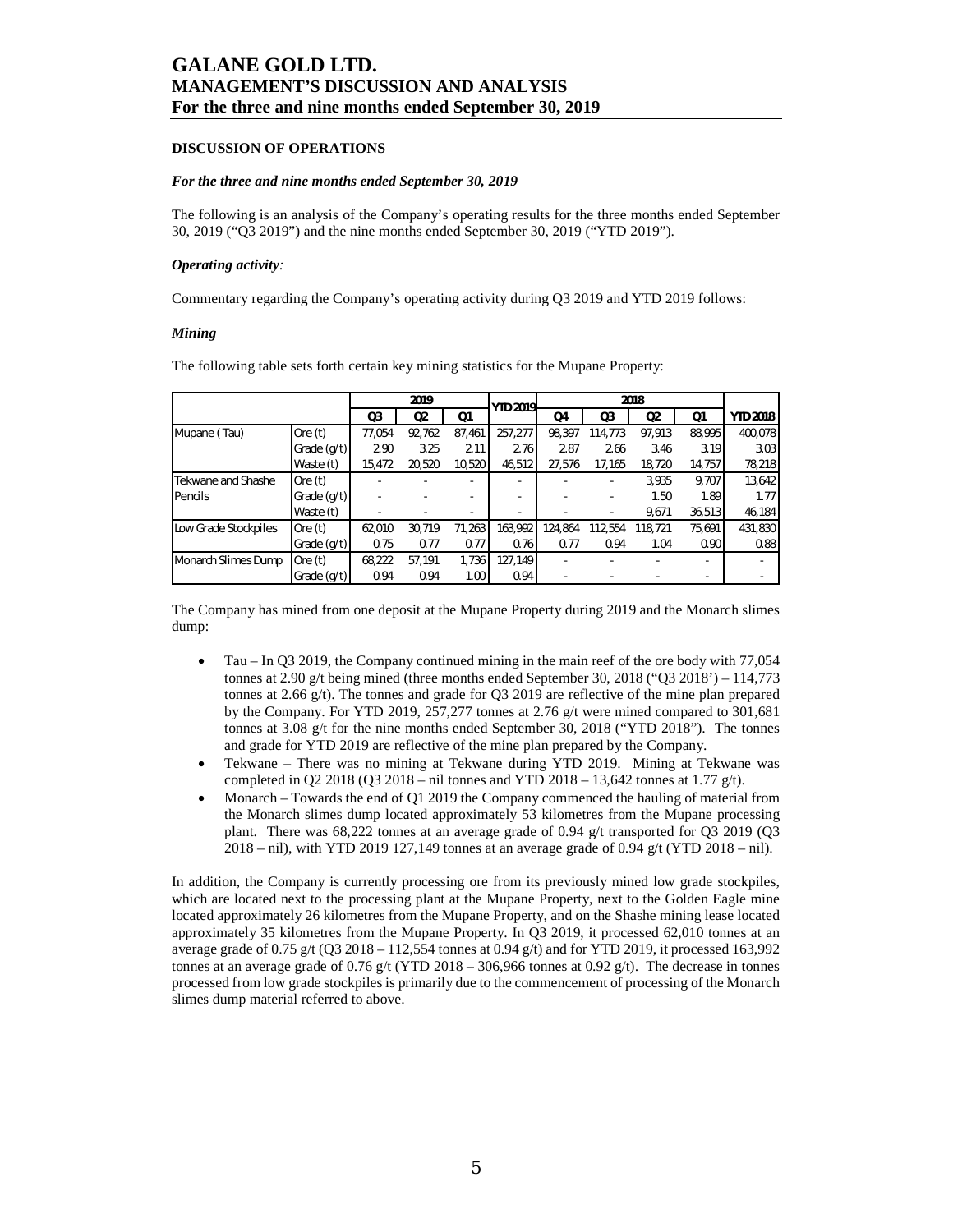### *Processing*

The following table sets forth certain key processing statistics at the Mupane Property:

|                      |       | Q3 2019   Q2 2019   Q1 2019 |       | <b>YTD</b><br>2019 |       |       |        | Q4 2018   Q3 2018   Q2 2018   Q1 2018 | <b>YTD</b><br>2018 |
|----------------------|-------|-----------------------------|-------|--------------------|-------|-------|--------|---------------------------------------|--------------------|
| Ore milled (000 t)   | 205   | 179                         | 161   | 545                | 217   | 221   | 214    | 179 <sub>1</sub>                      | 831                |
| Head grade $(q/t)$   | 1.76  | 2.12                        | 1.69  | 1.85               | 1.77  | 1.87  | 2.19   | 2.09                                  | 1.97               |
| Recovery (%)         | 72.8% | 71.4%                       | 72.3% | 72.1%              | 75.1% | 64.2% | 66.8%  | 63.5%                                 | 67.4%              |
| Gold production (oz) | 8.435 | 8.694                       | 6.326 | 23.455             | 9.245 | 8.545 | 10,088 | 7.649                                 | 35,527             |

Gold production in Q3 2019 was 8,435 ounces compared to 8,545 ounces in Q3 2018. The ore milled for Q3 2019 of 205kt (Q3 2018 – 221kt) was lower than the preceding quarters with the average feed rate impacted by a broken crusher swingstock shaft in September, and ongoing issues of inconsistent incoming power feed throughout the quarter. The grade in Q3 2019 of 1.76 g/t was below the grade for Q3 2018 of 1.87 g/t and was reflective of the feedstock available. The recovery for Q3 2019 of 72.8% was above the recovery for Q3 2018 of 64.2%. The increased recovery was reflective of the favourable mineralogy within the ore processed for Q3 2019.

Gold production for YTD 2019 was 23,455 ounces compared to 26,282 ounces for YTD 2018. The ore milled for YTD 2019 of 545kt (YTD 2018 – 614kt) was lower than the preceding quarters with the average feed rate impacted by ongoing issues with the SAG mill motor armature and windings. This was due to inconsistent incoming power feed as mentioned above, which was resolved in May 2019. In addition, the SAG mill ran in closed circuit during the first quarter, while completing the repair of the ball mill starter transformer which was again damaged by inconsistent incoming power feed. The grade for YTD 2019 of 1.85 g/t was below the grade for YTD 2018 of 2.04 g/t and was reflective of the feedstock available. The recovery for YTD 2019 of 72.1% was above the recovery for YTD 2018 of 65.1%. The increased recovery was reflective of the favourable mineralogy within the ore processed for YTD 2019.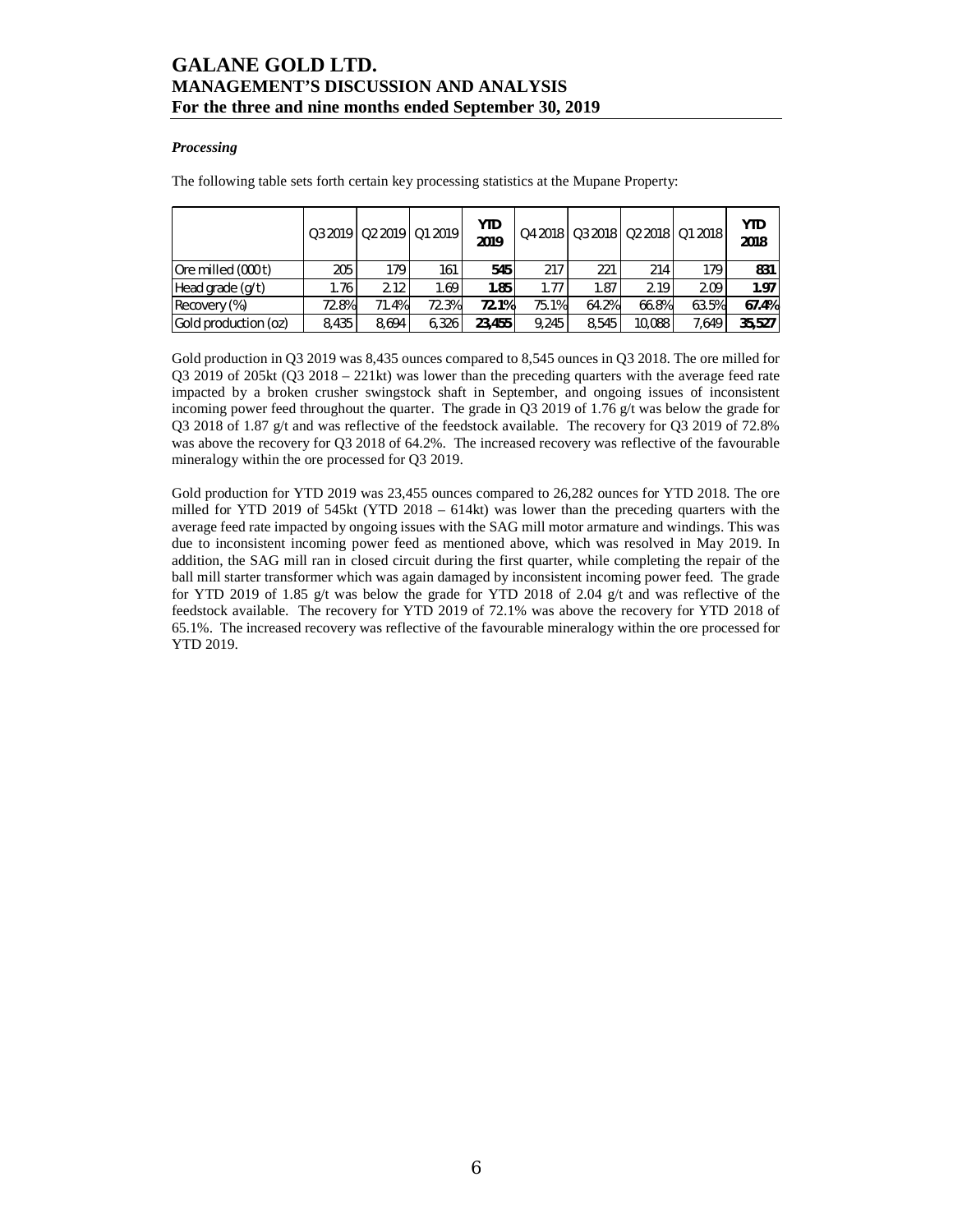#### *Revenue and earnings from mining operations*

The table below outlines the revenue and earnings from mining operations on a total dollar basis, and on a per ounce of gold sold basis:

|                                                                      | Q3 2019 |        | Q <sub>2</sub> 2019 | Q1 2019     | <b>YTD 2019</b> |        |
|----------------------------------------------------------------------|---------|--------|---------------------|-------------|-----------------|--------|
| Revenue $(000)$                                                      | \$      | 12,462 | \$<br>11,425        | \$<br>8,476 | \$              | 32,363 |
| Gold sold (oz.)                                                      |         | 8,538  | 8,750               | 6,565       |                 | 23,853 |
| Earnings (Loss) from<br>mining operations<br>(000)                   | \$      | 1,574  | \$<br>821           | \$<br>(823) | \$              | 1,572  |
| Operating cash cost<br>excluding royalties<br>$(\frac{5}{oz})^{(1)}$ | \$      | 1,026  | \$<br>966           | \$<br>1,189 | \$              | 1,048  |

|                                                                           | O <sub>3</sub> 2018 |        | Q2 2018       |        | Q1 2018     | <b>YTD 2018</b> |        |
|---------------------------------------------------------------------------|---------------------|--------|---------------|--------|-------------|-----------------|--------|
| Revenue $(000)$                                                           | \$                  | 10,555 | <sup>\$</sup> | 13,170 | \$<br>9,908 | \$              | 33,633 |
| Gold sold (oz.)                                                           |                     | 8,837  |               | 10,259 | 7,562       |                 | 26,658 |
| Earnings (Loss) from<br>mining operations<br>(000)                        | \$                  | (805)  | \$            | 2,191  | \$<br>274   | \$              | 1,660  |
| Operating cash cost<br>excluding royalties<br>$(\frac{\csc(1)}{2})^{(1)}$ | \$                  | 1,011  | S             | 905    | \$<br>976   | \$              | 960    |

Note:

(1) Operating cash cost excluding royalties per ounce is a non-GAAP measure. See "Supplemental Information to Management's Discussion and Analysis".

In the three months ended September 30, 2019, the Company generated \$12.5 million in revenue from the sale of 8,538 ounces of gold plus incidental silver at an average combined price of \$1,460 per ounce and earnings from mining operations of \$1.6 million. This compares to \$10.6 million in revenue from the sale of 8,837 ounces of gold plus incidental silver at an average combined price of \$1,194 per ounce and a loss from mining operations of \$0.8 million in Q3 2018.

The reason for the change in earnings from mining operations from Q3 2019 to Q3 2018 is a result of several factors:

- Gold sales for Q3 2019 were 299 ounces less than in Q3 2018. The impact of the reduced ounces sold was offset by an increase in the average gold price achieved of \$266 per ounce, resulting in an overall revenue increase of \$1.9 million compared to Q3 2018.
- Mining costs in Q3 2019 were \$3.4 million compared to \$3.7 million in Q3 2018. The decrease in cost is due mainly to lower mined tonnes in the current quarter.
- Processing costs in Q3 2019 of \$5.4 million were consistent with Q3 2018 of \$5.3 million. The actual tonnes milled decreased from 221,156 tonnes in Q3 2018 to 205,000 tonnes in Q3 2019; however, costs did not reflect the reduction in feed tonnes for the current quarter. The increase in costs reflected the processing of ore from sources with higher consumable consumption, particularly cyanide and steel mill balls.
- General and administration costs in Q3 2019 were \$0.9 million compared to \$0.9 million in Q3 2018.
- Depreciation and amortization expense was \$1.3 million in Q3 2019 compared to \$1.4 million in Q3 2018.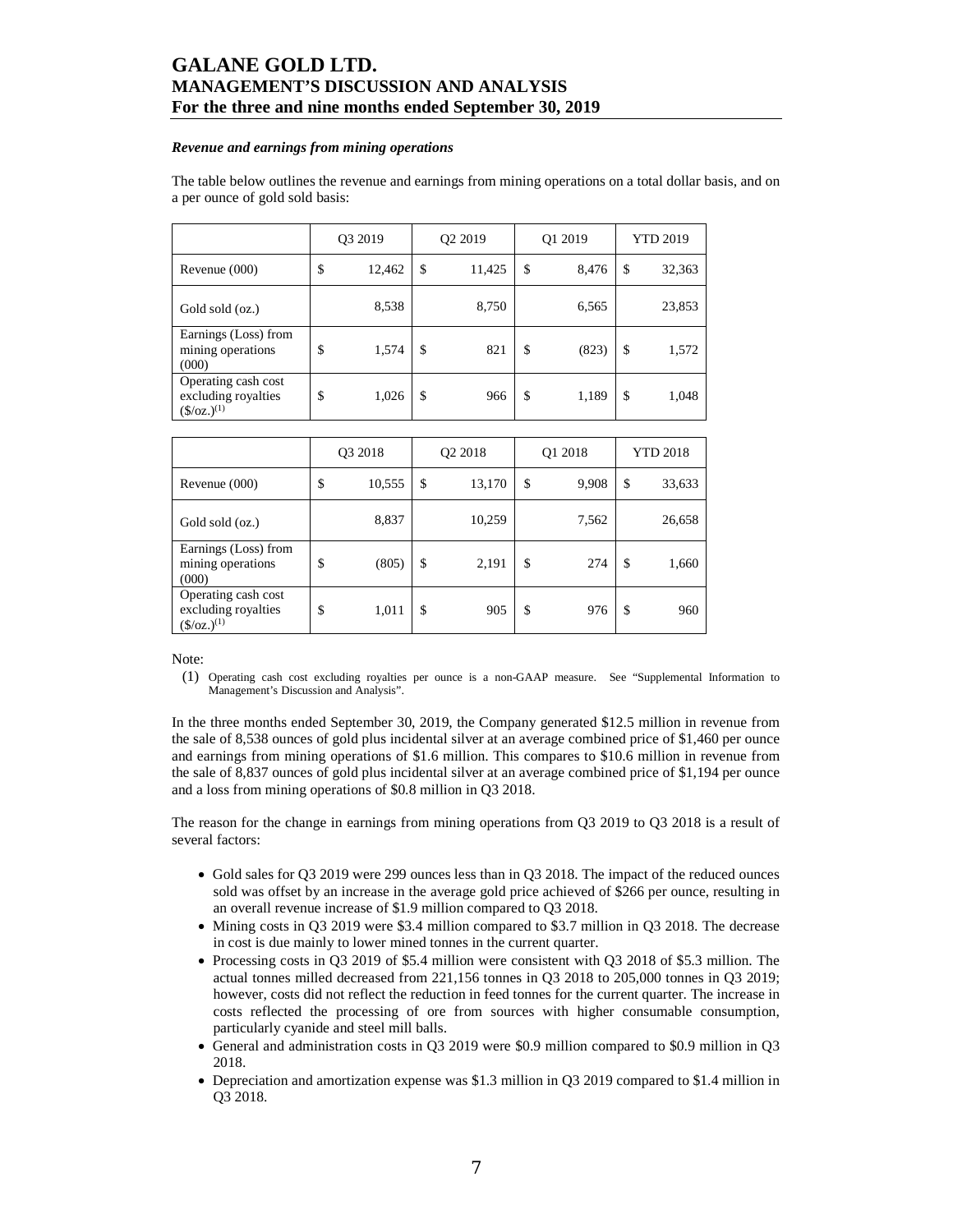As a result of the above factors the operating cash cost per ounce excluding royalties in Q3 2019 was \$1,026 compared to \$1,011 per ounce in Q3 2018.

YTD 2019 the Company generated \$32.4 million in revenue from the sale of 23,853 ounces of gold plus incidental silver at an average combined price of \$1,357 per ounce, generating earnings from mining operations of \$1.6 million. This compares to \$33.6 million in revenue from the sale of 26,658 ounces of gold plus incidental silver at an average combined price of \$1,261 per ounce and earnings from mining operations of \$1.7 million for YTD 2018.

The reason for the change in earnings from mining operations for YTD 2019 to YTD 2018 is a result of several factors:

- Gold sales for YTD 2019 were 2,805 ounces less than YTD 2018. The impact of the reduced ounces sold was partially offset by an increase in the average gold price achieved of \$96 per ounce, resulting in an overall revenue decrease of \$1.3 million compared to YTD 2018.
- Mining costs for YTD 2019 were \$9.3 million compared to \$10.4 million for YTD 2018. The decrease in cost is due mainly to lower tonnes mined year to date, including no mining occurring at Tekwane during the current year.
- Processing costs for YTD 2019 of \$14.7 million were consistent with YTD 2018 of \$14.3 million. The actual tonnes milled decreased from 614,619 tonnes YTD 2018 to 545,241 tonnes YTD 2019; however, costs did not reflect the reduction in feed tonnes for the current year. The increase in costs reflected the processing of ore from sources with higher consumable consumption, particularly cyanide and steel mill balls and increased maintenance costs related to the SAG mill motor failure and armature windings.
- General and administration costs for YTD 2019 were \$2.5 million compared to \$2.9 million for YTD 2018.
- Depreciation and amortization expense was \$4.2 million for YTD 2019 compared to \$4.3 million for YTD 2018.

As a result of the above factors the operating cash cost per ounce excluding royalties for YTD 2019 was \$1,048 compared to \$960 per ounce for YTD 2018.

#### *Results*

The Company's earnings (loss) comprised of:

|                                               | O <sub>3</sub> 2019 | <b>YTD 2019</b> | O <sub>3</sub> 2018 | <b>YTD 2018</b> |
|-----------------------------------------------|---------------------|-----------------|---------------------|-----------------|
| Earnings (Loss) from mining<br>operations     | \$<br>1,574,050     | \$<br>1,572,090 | \$<br>(805, 023)    | \$<br>1,659,653 |
| <b>Exploration costs</b>                      |                     | (4,111)         | (66,928)            | (184, 913)      |
| Corporate general and<br>administrative costs | (624, 757)          | (1,451,862)     | (733, 743)          | (1,906,618)     |
| Stock-based compensation                      | (52, 806)           | (125,089)       | (43, 192)           | (167, 111)      |
| Foreign exchange gain (loss)                  | 261,592             | 224,268         | 457,524             | 1,091,177       |
| Interest on long term debt                    | (140, 985)          | (619,318)       | (60,001)            | (178, 551)      |
| Galaxy on-going costs                         | (246, 231)          | (868, 779)      | 94.412              | (354, 013)      |
| Other income (expenses)                       | 9,756               | (21,885)        | (12, 415)           | (17,029)        |
| Other financing income (costs)                | (296, 175)          | (306, 351)      | (89,399)            | (275,052)       |
|                                               | \$<br>484,444       | (1.601.037)     | \$<br>(1,258,765)   | \$<br>(332,457) |

Galaxy's on-going costs for Q3 2019 and YTD 2019 were impacted by the re-commencement of the project at the Galaxy Property. By comparison, Galaxy's ongoing costs for Q3 2018 and YTD 2018 represent the net cost incurred to idle the plant while in care and maintenance.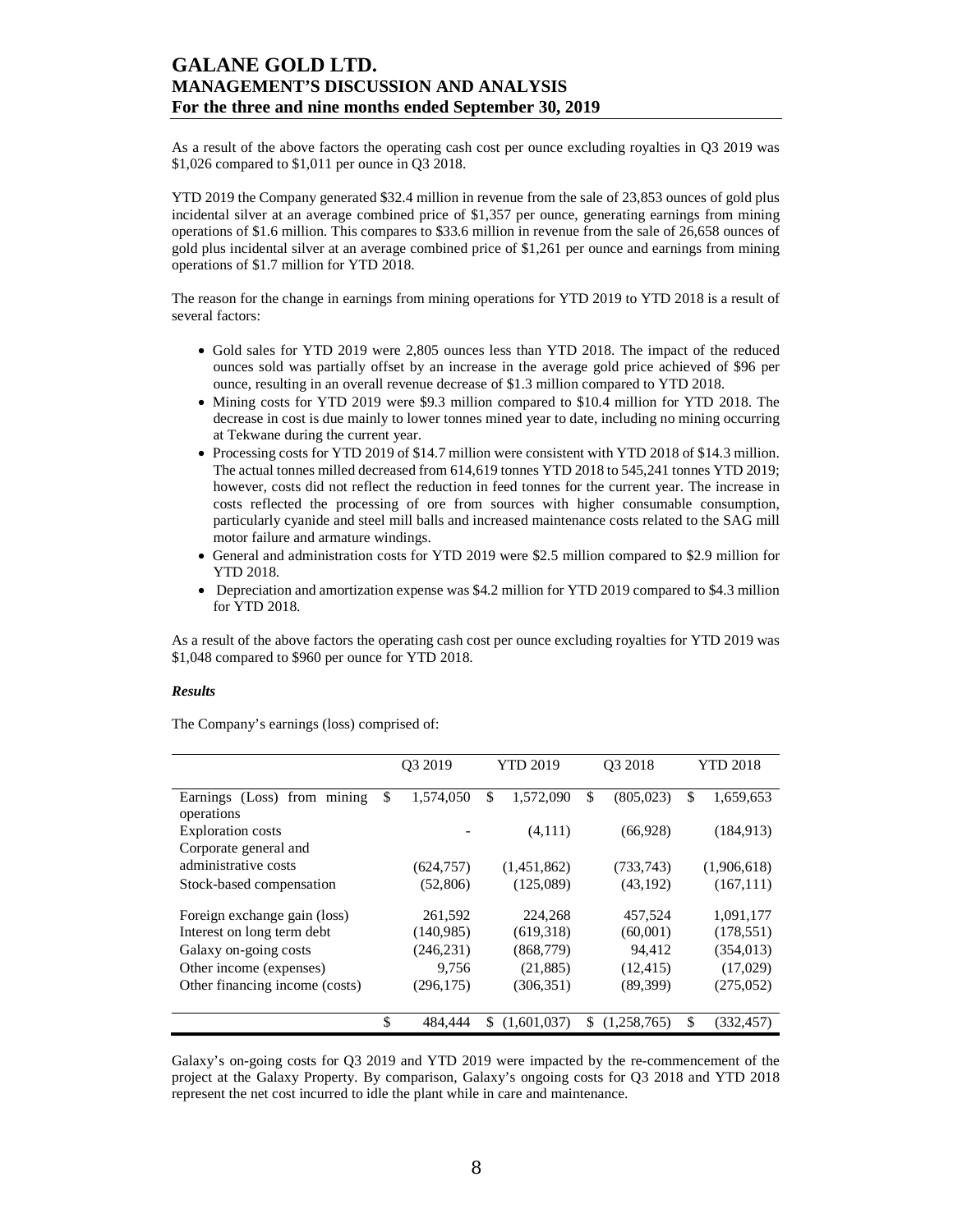|                    |    | O <sub>3</sub> 2019 |     | <b>YTD 2019</b> | O <sub>3</sub> 2018 | <b>YTD 2018</b> |           |
|--------------------|----|---------------------|-----|-----------------|---------------------|-----------------|-----------|
| Professional fees  | S  | 146.112             | -\$ | 444,595         | \$<br>230,560       | S               | 502,759   |
| Management fees to |    |                     |     |                 |                     |                 |           |
| officers           |    | 281,088             |     | 398,737         | 294.320             |                 | 906,849   |
| Investor relations |    | 58,717              |     | 139,623         | 59,166              |                 | 85,431    |
| Corporate general  |    |                     |     |                 |                     |                 |           |
| and administration |    | 138,840             |     | 468,907         | 149,697             |                 | 411,579   |
|                    | \$ | 624,757             | \$  | 1,451,862       | \$<br>733.743       | <sup>\$</sup>   | 1,906,618 |

Corporate general and administration costs are comprised of the following:

## **SUMMARY OF FINANCIAL POSITION**

Selected Consolidated Statement of Financial Position Data:

|                            | September 30, | June 30,    | March 31.    | December 31. |
|----------------------------|---------------|-------------|--------------|--------------|
|                            | 2019          | 2019        | 2019         | 2018         |
|                            | \$            | \$          | S            | S            |
| Total current assets       | 9,304,363     | 9,510,559   | 7,606,437    | 10,433,238   |
| Total current liabilities  | 15,789,107    | 17,338,010  | 14, 125, 556 | 13,268,658   |
| Working capital            | (6,484,744)   | (7,827,451) | (6,519,119)  | (2,835,420)  |
| Non-current assets         | 39,784,421    | 39,855,606  | 38,705,198   | 35,921,949   |
| Non-current liabilities    | 19,790,681    | 19,056,410  | 19,413,038   | 18, 101, 585 |
| Total shareholders' equity | 13,508,996    | 12.971.745  | 12.773.041   | 14.984.944   |

|                            | September 30, | June 30,     | March 31.   | December 31.   |
|----------------------------|---------------|--------------|-------------|----------------|
|                            | 2018          | 2018         | 2018        | 2017           |
|                            | \$            | \$           | \$          |                |
|                            |               |              |             |                |
| Total current assets       | 8,635,671     | 10,032,561   | 8,530,210   | 8,906,012      |
|                            |               |              |             |                |
| Total current liabilities  | 10.347.024    | 11.052.174   | 11.885.613  | 19,784,067     |
| Working capital            | (1,711,353)   | (1,019,613)  | (3,355,403) | (10, 878, 055) |
|                            |               |              |             |                |
| Mining assets              | 35,608,850    | 36, 366, 842 | 36,839,800  | 37.645.844     |
| Non-current liabilities    | 19,971,442    | 20,205,601   | 20,800,825  | 12,676,388     |
| Total shareholders' equity | 13,926,055    | 15, 141, 628 | 12,683,572  | 14,091,401     |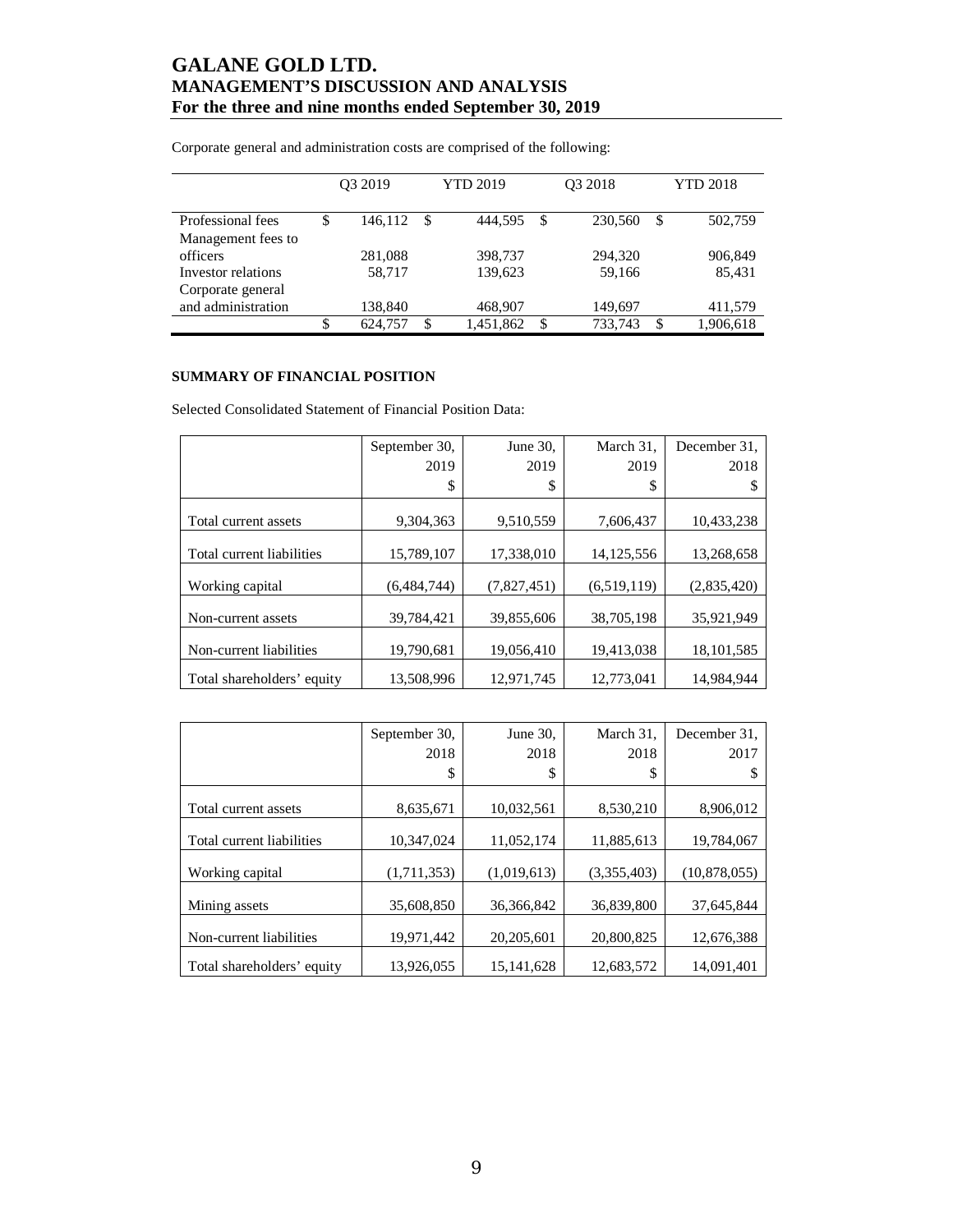In Q3 2019 there was a working capital deficiency of \$6.5 million, a decrease of \$1.3 million from Q2 2019. The decrease in working capital deficiency was mainly due to the following movements in total current liabilities and cash balance:

- A cash balance decrease of \$0.6 million.
- An increase of \$0.4 million in trade and other receivables, relating to trade receivables at Galaxy for accrued gold concentrate sales.
- Inventories remained consistent at \$3.9 million, with an increase of \$0.2 million in stores inventory for the quarter, offset by a decrease of \$0.1 million in each of gold in process and ore stockpiles.
- A decrease of \$1.0 million in accounts payable and accruals, with accounts payable decreasing \$1.1 million, due to a decrease of \$0.5 million in each of the Mupane and Galaxy creditors at quarter end, offset by an increase of \$0.1 million in accrued liabilities for Q3 2019.
- A decrease of \$0.5 million in interest bearing loans and borrowings in Q3 2019, with a decrease of \$2.7 million with the current portion of the Galaxy Debentures (as defined below) allocated to non-current following the re-negotiation of the maturity date to November 2021 (refer to detailed explanation in "Debentures" section of this MD&A), offset by current deferred royalties increasing \$1.4 million consistent with the repayment schedule agreed to with the Government of Botswana in March 2018, and an increase of \$0.8 million for the current portion of the Barak facility.

In Q3 2019, non-current liabilities increased by \$0.7 million, with an increase of \$1.7 million for the current portion outstanding of the Galaxy Debentures allocated to non-current following the renegotiation of the maturity date to November 2021, (see "Debentures" below), an increase of \$0.8 million for the non-current portion of Barak funding for the Galaxy project, an increase of \$0.2 million on revaluation of the outstanding warrants, offset by a decrease of \$1.7 million in deferred royalties reallocated to current, a decrease of \$0.2 million in the right of use liability, and a decrease of \$0.1 million on the revaluation of the rehabilitation provision.

Total shareholders' equity in Q3 2019 increased by \$0.5 million primarily as a result of the net earnings for the quarter of \$0.5 million.

For YTD 2019 there was a working capital deficiency of \$6.5 million, an increase of \$3.7 million from the year ended December 31, 2018. The increase in working capital deficiency was mainly due to the following movements in total current liabilities and cash balance:

- A cash balance decrease of \$1.0 million.
- Trade and other receivables increased by \$0.2 million, with an increase of \$0.5 million in trade receivables, offset by a decrease of \$0.1 million in taxes recoverable and \$0.2 million decrease in prepayments.
- A decrease of \$0.5 million for inventories, with a decrease of \$0.2 million in stores inventory for the year to date, a \$0.2 million decrease in gold in process inventory, and a decrease of \$0.1 million in ore stockpiles.
- A decrease of \$1.3 million in accounts payable and accruals with a \$1.2 million decrease in accounts payable, and a \$0.1 million decrease in accrued liabilities. Accounts payable at Mupane were lower by \$0.7 million with creditors from December 2018 impacted by the build-up of consumable inventory stored to cover the Christmas period, and a decrease of \$0.2 million for payments made to historic creditors at Galaxy during the year.
- An increase of \$3.8 million in interest bearing loans and borrowings, with current deferred royalties increasing \$4.3 million consistent with the repayment schedule agreed with the Government of Botswana in March 2018, the addition of \$0.5 million for the Right of Use liability recognized with the adoption of changes to IFRS 16 Leases (refer to "Changes in Accounting Standards"), an increase of \$1.5 million for the current portion of the Barak loan facility and \$0.1 million on recognition of the royalty payable on initial drawdown of funding for the Galaxy project, by a decrease of \$2.7 million with the current portion of the Galaxy Debentures allocated to non-current following the re-negotiation of the maturity date to November 2021 (refer to detailed explanation in "Debentures" section of this MD&A).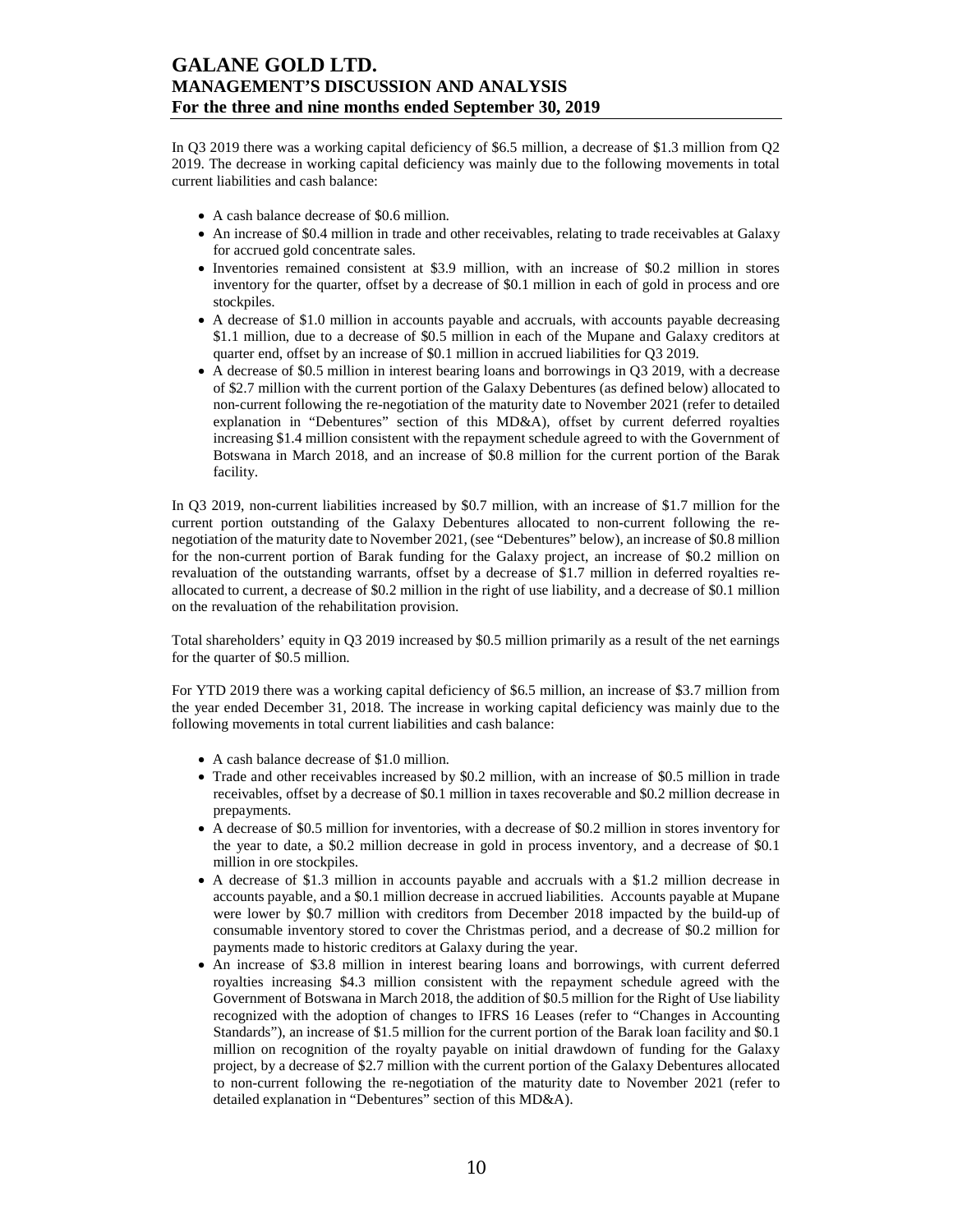For YTD 2019, non-current liabilities increased by \$1.7 million, with an increase of \$1.1 million for the Right of Use liability recognized with the adoption of changes to IFRS 16 Leases (refer to "Changes in Accounting Standards"), an increase of \$3.8 million for the initial drawdown of funding for the Galaxy project, an increase of \$1.7 million for the current portion outstanding of the Galaxy Debentures allocated to non-current following the re-negotiation of the maturity date to November 2021, (see "Debentures" below), an increase of \$0.2 million on recognition of the royalty payable on initial drawdown of funding for the Galaxy project, an increase of \$0.1 million on the revaluation of the foreign currency denominated warrants outstanding, and a \$0.1 million increase in rehabilitation provisions, offset by a decrease of \$5.2 million in deferred royalties re-allocated to current.

Total shareholders' equity for YTD 2019 decreased by \$1.5 million primarily as a result of the net loss for the year to date of \$1.6 million.

### **LIQUIDITY AND CAPITAL RESOURCES**

The Company defines capital as consisting of shareholders' equity, being comprised of issued capital stock, contributed surplus and deficit and long term debt. The Company's objectives when managing capital are primarily to support the creation of shareholder value, but also to ensure that the Company is able to meet its financial obligations as they become due. The Company has not declared or paid any dividends on its Common Shares.

In order to fund the business activities intended in its current business plan, management expects that the Company's mining operations will continue to provide positive cash flow from its operations that is more than sufficient to support its corporate expenses, capital expenditure requirements and exploration activities. As described above under "Summary of Financial Position", at September 30, 2019, the Company had a working capital deficiency of \$6.5 million with cashflow from operations of \$2.6 million for YTD 2019.

The revenue of the Company is dependent upon the spot price of gold. At the current level of operating costs, the Company will continue to generate positive cash flow on an annual basis from operations even if there was a 10% reduction in the spot price of gold as at the date of this MD&A.

The Company's officers and senior management take full responsibility for managing the Company's capital and do so through monthly meetings and regular review of financial information. The Company's Board of Directors is responsible for overseeing this process.

On March 5, 2018, the Company announced that it had entered into the Barak Facility. The funds have been used towards the refurbishment and expansion of the processing facilities and restarting underground mining operations at the Galaxy Property. The last of the conditions precedent to the Barak Facility were satisfied in October 2018, with the first drawdown of funds under the Barak Facility occurring in February 2019. See "Outlook" above.

#### *Liquidity risk*

As at September 30, 2019, the Company had a working capital deficiency of \$6.5 million compared to a deficiency of \$2.8 million at December 31, 2018.

During the nine months ended September 30, 2019, the Company paid, on a timely basis, the 5% royalty to the government of Botswana on all gold sales in accordance with the terms of the royalty. The royalty expense for the nine months ended September 30, 2019, was \$1.6 million, which was funded from cash flows from operations, in addition to \$1.2 million repaid from deferred royalties in accordance with the agreement with the Government of Botswana for the repayment of deferred royalties. The Company renegotiated the terms of the Galaxy Debentures that were due in November 2019, extending the maturity to November 2021. See "Debentures" below.

The operating performance at the Mupane mine for the nine months ended September 30, 2019 was impacted by operational challenges, with earnings from operations of \$1.6 million, compared to earnings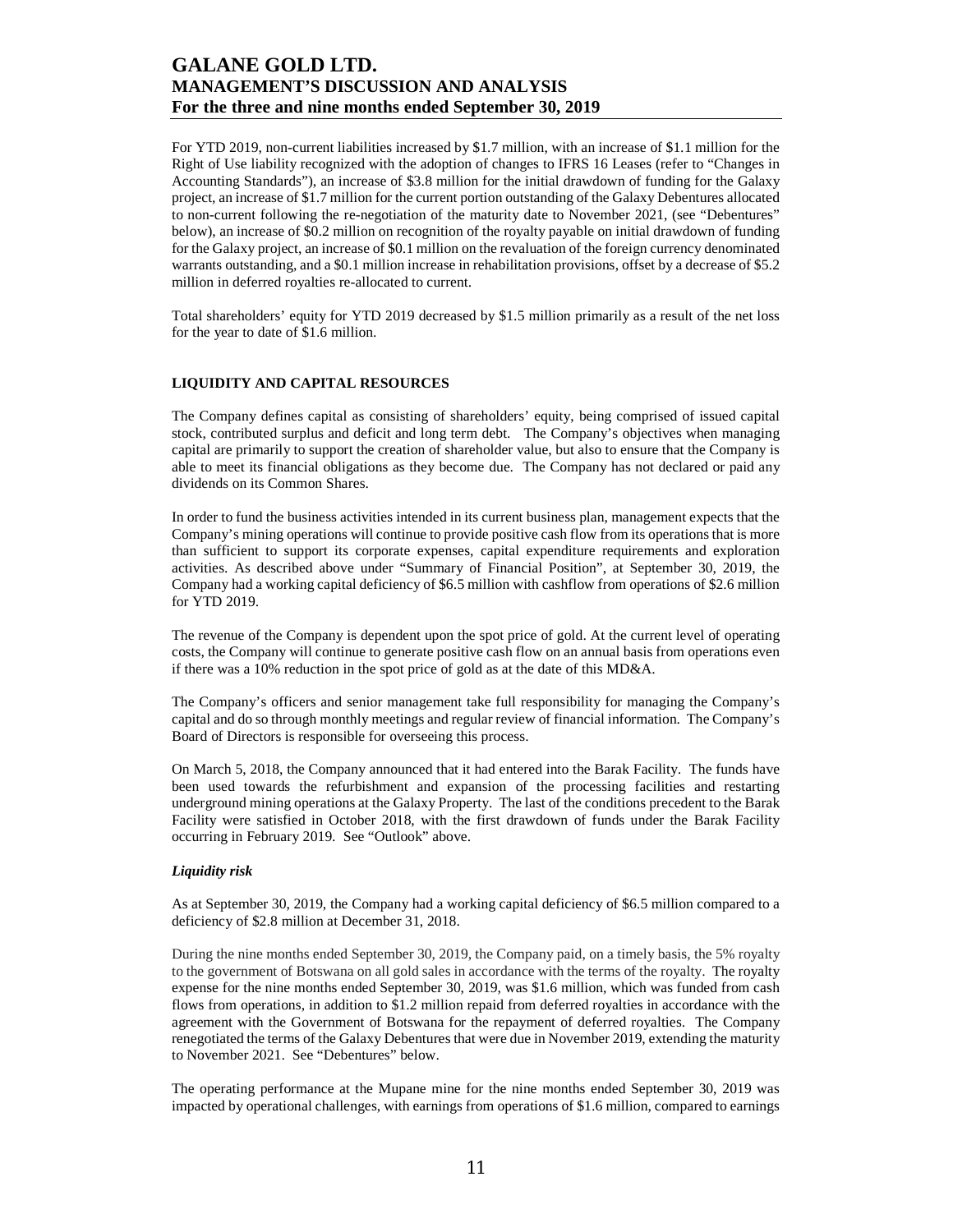of \$1.7 million for the same period in 2018. However, with the ongoing strength in gold price, the Company remains confident in achieving its full year budget allowing the Company to generate sufficient cashflow from operations in order to meet its obligations as they fall due for at least the next 12 months.

The current commodity price and exchange rate environment can be volatile which may have an impact on the Company's cash flows. Despite the higher gold price currently being realized, the Company continues to review its near term operating plans and to take steps to reduce costs and maximize cash flow generated from operations.

### **SUMMARY OF QUARTERLY RESULTS**

The following table summarizes the Company's selected quarterly information for each of the eight most recently completed quarters:

|                                     |               | Three months ended |              |              |
|-------------------------------------|---------------|--------------------|--------------|--------------|
|                                     | September 30, | June 30,           | March 31,    | December 31. |
|                                     | 2019          | 2019               | 2019         | 2018         |
|                                     | \$            | S                  | S            | S            |
| Revenue                             | 12,462,310    | 11,424,704         | 8,476,421    | 11,017,035   |
| Total mining costs                  | (10,888,260)  | (10, 603, 441)     | (9,299,644)  | (9,705,264)  |
| Non-mining expenses                 | (1,089,606)   | (658, 639)         | (1,424,882)  | (1,301,258)  |
| (Loss) earnings                     | 484,444       | 162,624            | (2,248,105)  | 10,513       |
| (Loss) earnings per share           |               |                    |              |              |
| <b>Basic</b>                        | 0.00          | 0.00               | (0.01)       | (0.00)       |
| Fully diluted                       | 0.00          | 0.00               | (0.01)       | (0.00)       |
| Total assets at end of quarter      | 49,088,784    | 49,366,165         | 46, 311, 635 | 46, 355, 187 |
| Total liabilities at end of quarter | 35,579,788    | 36,394,420         | 33,538,594   | 31,370,243   |
| Total equity at end of quarter      | 13,508,996    | 12,971,745         | 12,773,041   | 14,984,944   |

|                                     |               | Three months ended |             |              |
|-------------------------------------|---------------|--------------------|-------------|--------------|
|                                     | September 30, | June 30,           | March 31,   | December 31. |
|                                     | 2018          | 2018               | 2018        | 2017         |
|                                     | \$            | S                  | S           | S            |
| Revenue                             | 10,555,280    | 13,169,757         | 9,907,949   | 10,555,110   |
| Total mining costs                  | (11,360,303)  | (10, 978, 749)     | (9,634,281) | (8,189,893)  |
| Non-mining expenses                 | (453,744)     | 208,143            | (1,746,510) | (401, 662)   |
| Earnings (loss)                     | (1,258,765)   | 2,399,151          | (1,472,842) | 1,963,555    |
| Earnings (loss) per share           |               |                    |             |              |
| <b>Basic</b>                        | (0.01)        | 0.02               | (0.01)      | 0.01         |
| Fully diluted                       | (0.01)        | 0.02               | (0.01)      | 0.01         |
| Total assets at end of quarter      | 44,244,521    | 46,399,403         | 45,370,010  | 46,551,856   |
| Total liabilities at end of quarter | 30,318,466    | 31,257,775         | 32,686,438  | 32,460,455   |
| Total equity at end of quarter      | 13,926,055    | 15, 141, 628       | 12,683,572  | 14,091,401   |

**Note:** 

(1) Information for all periods is presented in accordance with IFRS applicable to interim financial reporting and in U.S. dollars.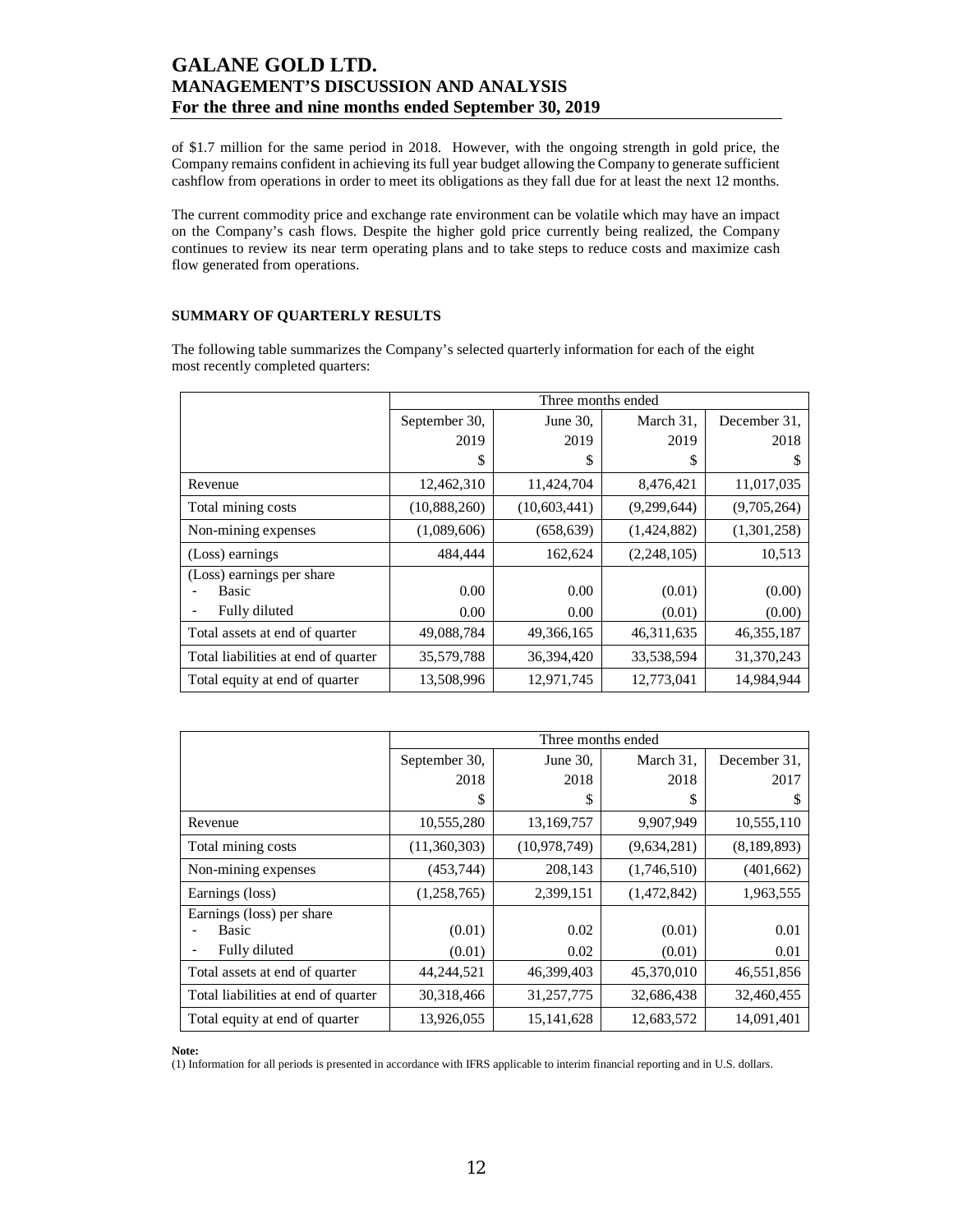### **FINANCIAL INSTRUMENTS**

The Company's financial instruments consist of cash, trade and other receivables, accounts payable and accrued liabilities, interest bearing loans and borrowing, and warrants denominated in foreign currencies. The fair value of the Company's trade and other receivables, and accounts payable and accrued liabilities approximate their carrying value. The Company's other financial instruments, specifically interest bearing loans and borrowings are recorded at amortized cost using the effective interest rate method.

Credit risk is the risk that one party to a financial instrument will cause a loss for the other party by failing to discharge an obligation. The Company is subject to normal industry credit risks. The Company currently has no trade receivables for the purchase of the gold it produces, and the other receivable balance consists of amounts outstanding on tax credits from governmental authorities, each of which are expected to be paid in the near term at face value. The Company's exposure to credit risk is minimal.

Liquidity risk is the risk that an entity will encounter difficulty in meeting obligations associated with financial liabilities. The Company's approach to managing liquidity risk is to ensure that it will have sufficient liquidity to meet liabilities when due. As at September 30, 2019, the Company had current assets of \$9,304,363 (December 31, 2018 - \$10,433,238) to settle current liabilities of \$15,789,107 (December 31, 2018 - \$13,268,658). All of the Company's financial liabilities have contractual maturities of less than 60 days and are subject to normal trade terms. See "Liquidity and Capital Resources" section for further commentary on the Company's liquidity risks.

Interest risk is the risk that the fair value of future cash flows will fluctuate as a result of changes in market risk.

Currency risk is the risk that the fair value or future cash flows of a financial instrument will fluctuate because of changes in foreign exchange rates. The Company's operations are in Botswana, South Africa and Canada and its functional currency is U.S. dollars. The international nature of the Company's operations results in foreign exchange risk as transactions are denominated in foreign currencies, including the Botswana Pula, the South African Rand and Canadian Dollars. The operating results and the financial position of the Company are reported in U.S. dollars. The fluctuations of the operating currencies in relation to the U.S. dollar will, consequently, have an impact upon the reported results of the Company and may also affect the value of the Company's assets and liabilities. The Company monitors the volatility of foreign exchange rates and will hedge its currency risk if it determines that the need arises.

Market risk is the risk that the fair values of financial instruments or that the Company's future cash flows will fluctuate because of changes in market commodity rates. The Company's efforts are currently focused on the production of gold. As such, the Company's future cash flows and valuation of its future mineral assets will be exposed to market risk on the price fluctuations of gold as a commodity.

#### **ISSUED AND OUTSTANDING SHARE CAPITAL**

The Company's authorized capital consists of an unlimited number of Common Shares, of which 200,964,760 Common Shares are issued and outstanding as of the date of this MD&A.

The Company adopted a stock option plan (the "Option Plan"). Under the terms of the Option Plan, officers, directors, employees and consultants are eligible to receive grants of stock options to purchase Common Shares for a period of up to ten years from the date of grant, provided that the number of Common Shares reserved for issuance may not exceed 10% of the total issued and outstanding Common Shares at the date of the grant. As of the date of this MD&A, subject to the terms of the Option Plan, options to purchase 11,950,000 Common Shares are outstanding and options to purchase 8,130,476 Common Shares are available for grant.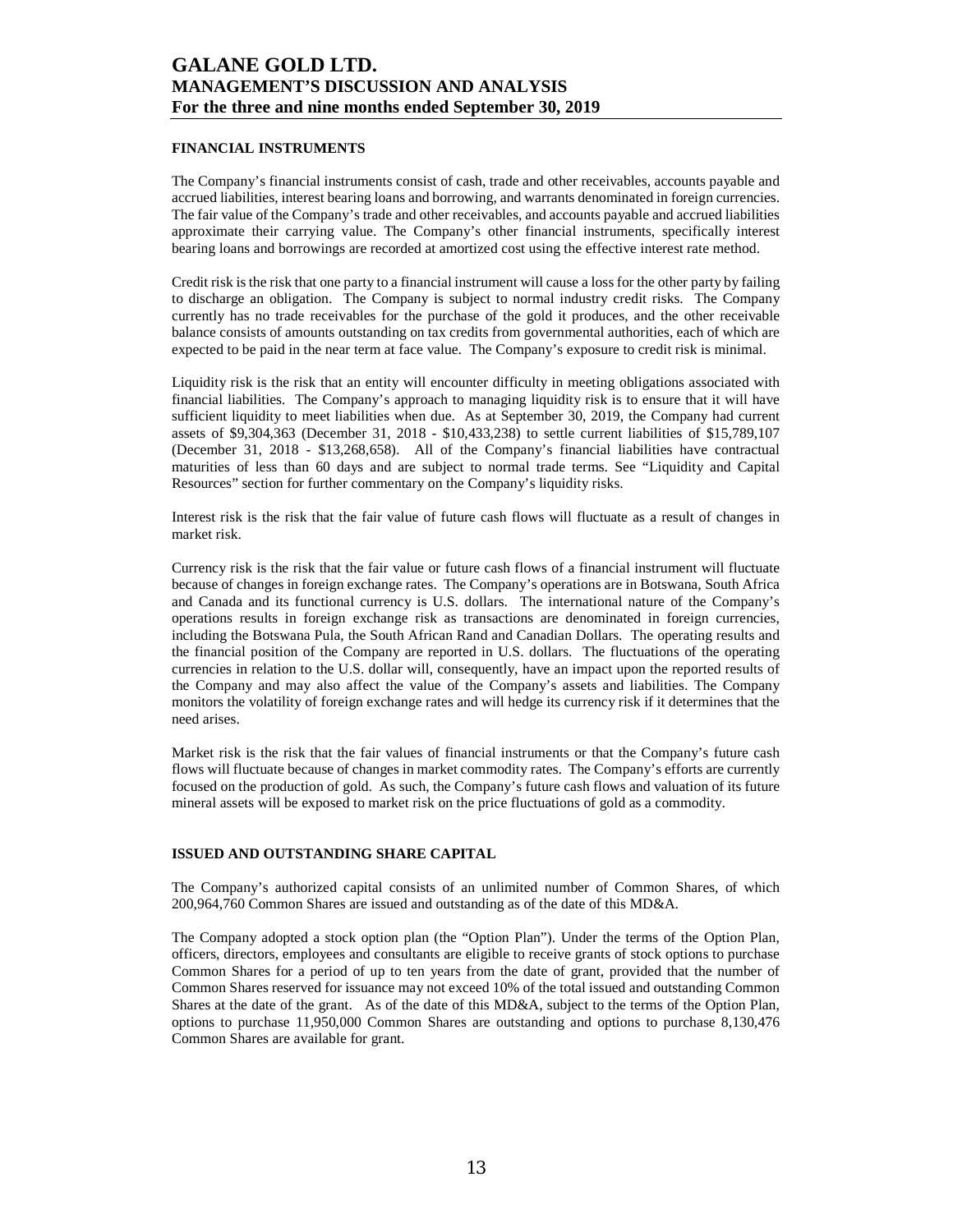The Company adopted a share purchase plan ("SPP") on June 12, 2012. Under the terms of the SPP, each participating officer, director, or employee that has been employed with the Company or its subsidiaries for at least six months is entitled to receive the matching number of Common Shares acquired pursuant to the SPP at no cost to such officer, director or employee. Subject to certain conditions, such deferred matching shares will be issued to the participating officers, directors or employees over a three-year period following the date of the purchase of the qualifying shares. As of the date of this MD&A, no deferred matching shares are owed to the participating officers, directors and employees of the Company.

The Company adopted a deferred share unit plan (the "DSU Plan") on June 3, 2014. Subject to adjustment in certain circumstances, the maximum aggregate number of Common Shares that may be reserved for issuance pursuant to the DSU Plan is 13,262,888 Common Shares. As of the date of this MD&A, subject to the terms of the DSU Plan, participating officers, directors, employees and consultants of the Company may be issued an aggregate of up to 4,967,020 Common Shares pursuant to outstanding deferred share units awarded under the DSU Plan and 1,125,782 Common Shares have been issued under the DSU Plan.

#### **DEBENTURES**

As part of the acquisition of the Galaxy Property in 2015, the Company issued approximately \$2.4 million aggregate principal amount of unsecured convertible debentures (the "Galaxy Debentures") to settle outstanding debt or contractual obligations owed by Galaxy and its subsidiary Galaxy Gold Reefs (Pty) Ltd. The original terms of the Galaxy Debentures were: (i) to mature on November 20, 2019, (ii) to bear 4% interest per annum, accrued and paid at maturity, (iii) to allow conversion of the principal at the option of the holder into Common Shares at a price of C\$0.58(1) per Common Share, based on a predetermined exchange rate of \$1.00: C\$1.30, and (iv) to allow conversion of the interest at the option of the holder into Common Shares, based on a pre-determined exchange rate of \$1.00: C\$1.30, at a price per Common Share equivalent to the greater of C\$1.00 and the Discounted Market Price (as defined by the TSX Venture Exchange) at the time of conversion, subject to acceptance of the TSX Venture Exchange. On September 27, 2019, the Company prepaid \$728,000 of principal amount of the Galaxy Debentures. On September 30, 2019, the Company entered into an agreement with a requisite percentage of Galaxy Debenture holders to amend certain terms of the Galaxy Debenture. Under the terms of the amended Galaxy Debentures: (i) the maturity date is extended to November 20, 2021, (ii) the principal is convertible at the option of the holder into Common Shares at a price of C\$0.20 per Common Share, at a pre-determined exchange rate of \$1.00:C\$1.30, (iii) the interest is convertible at the option of the holder into Common Shares, based on a pre-determined exchange rate of \$1.00: C\$1.30, at a price per Common Share equivalent to the greater of C\$0.20 and the Discounted Market Price at the time of conversion, subject to acceptance of the TSX Venture Exchange, and (iv) the Company has the right of forced conversion with respect the principal if the trading price of the Common Shares exceeds C\$0.20 for 10 consecutive trading days.

In addition, on March 29, 2016, the Company announced that it and its subsidiary, Galaxy, entered into a full and final settlement agreement with Traxys Europe SA, Mine2Market S. à r.l. and certain others (collectively the "Traxys parties") with respect to various outstanding claims arising from the time period when the Traxys parties operated Galaxy's mining operations. In connection with the settlement, the Traxys parties settled their claim for \$4.3 million of indebtedness in exchange for the issuance by the Company of an unsecured convertible debenture of approximately \$3.2 million in aggregate principal (the "Traxys Debenture"). On June 29, 2018, the Company entered into an agreement with applicable Traxys parties to replace the existing Traxys Debenture with an amended and restated debenture (the "A&R Debenture"). Under the terms of the A&R Debenture: (i) the principal is repayable on November 20, 2021 and is convertible at the option of the holder into Common Shares at a price of C\$0.15 per share, based on a pre-determined exchange rate of \$1.00:C\$1.35; (ii) interest is convertible at the option of the holder into Common Shares, based on a pre-determined exchange rate of \$1.00:C\$1.35, at a price equivalent to the greater of C\$0.15 and the Discounted Market Price (as defined in the policies of the TSX Venture Exchange) at the time of conversion; (iii) the Company has a right of forced conversion with respect to the principal where the trading price of the Common Shares exceeds C\$0.15 for 10 consecutive trading days; (iv) commencing January 1, 2018, interest for a calendar year will be due and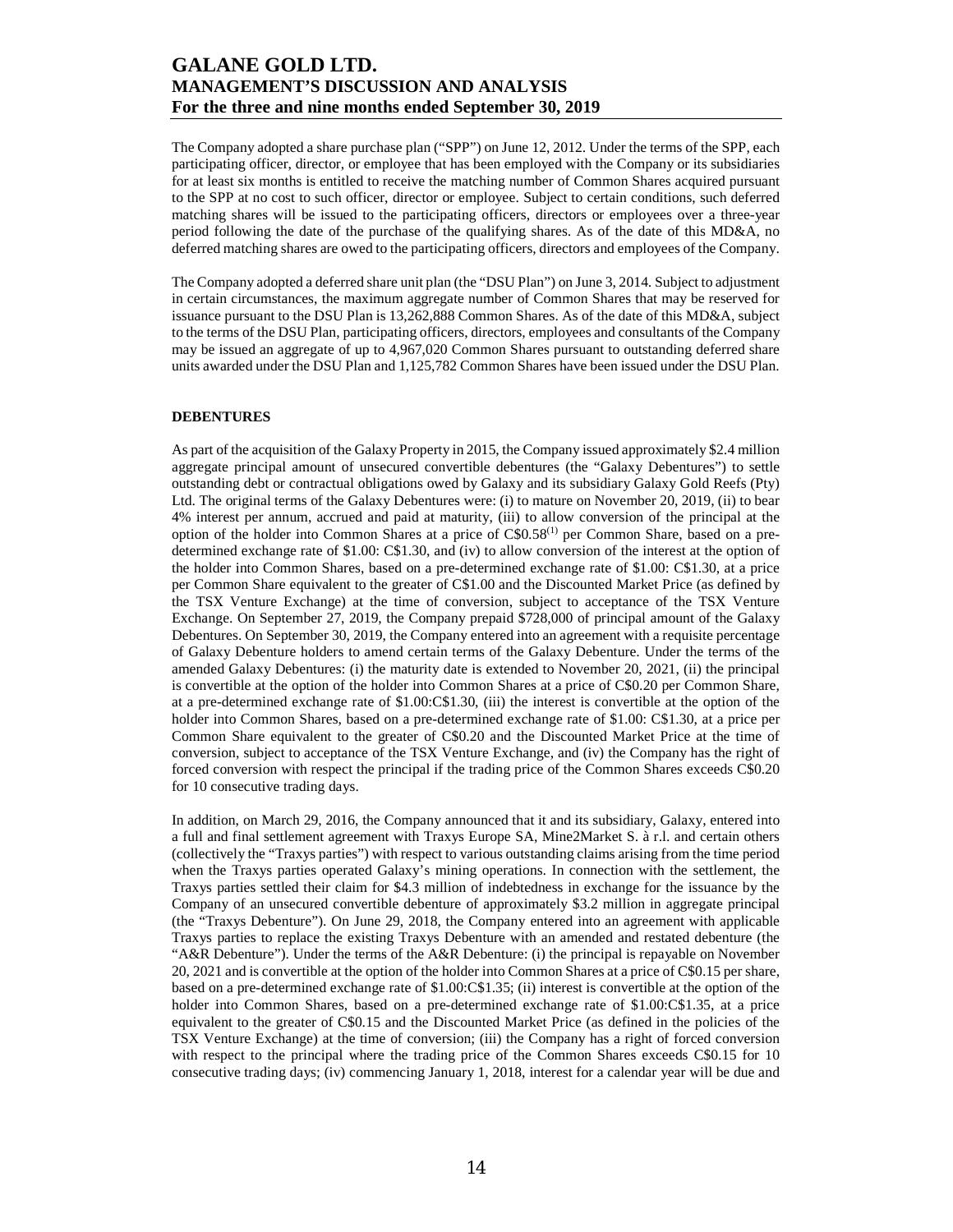payable on March 31 of the subsequent year, with the first such payment being due on March 31, 2019. The first payment of interest under the rescheduled agreement was made in April, 2019.

(1) The initial conversion price of the Galaxy Debentures was C\$1.00 per share. As a result of the completion of the rights offering of the Company in May 2016, the conversion price was adjusted downward to C\$0.58 per share.

### **GALAXY SHARE DONATION**

On March 19, 2019, the Company donated 17% of the issued and outstanding shares of Galaxy to Phakamani Foundation Trust (operating as Phakamani Foundation NPC). The donation was made in relation to the terms of the *Mineral and Petroleum Resources Development Act, 2004* of South Africa, together with the *Broad-Based Social-Economic Empowerment Charter for Mining and Mineral Industry, 2018* and the requirement for Galaxy, as holder of existing gold mining rights, to be comprised, directly or indirectly, of at least a 20% shareholding by historically disadvantaged persons (the "BEE Requirement").

On March 19, 2019, 10% of the issued and outstanding shares of Galaxy Gold Reefs (Pty) Ltd, was donated to a South African community based trust and a South African local employee share scheme. The donation was made in relation to the BEE Requirement.

### **TRANSACTIONS WITH RELATED PARTIES**

During the three and nine months ended September 30, 2019 and 2018, there were no related party transactions.

#### **CHANGES IN ACCOUNTING STANDARDS**

The following accounting standard was adopted for the current year:

**(a)** IFRS 16 Leases - The Company adopted IFRS 16 on a retrospective basis effective January 1, 2019. The adoption of this standard did not have any measurement impact on prior period financial results or financial position.

On adoption of IFRS 16, the group recognized lease liabilities in relation to leases which had previously been classified as 'operating leases' under the principles of IAS 17 *Leases*. These liabilities were measured at the present value of the remaining lease payments, discounted using the lessee's incremental borrowing rate as at January 1, 2019. The weighted average lessee's incremental borrowing rate applied to the lease liabilities on January 1, 2019 was 8.5%.

The change in accounting policy had the following effect on the balance sheet on January 1, 2019:

- Recognition of Right of Use liabilities of \$1,896,294.
- Recognition of Right of Use assets of \$1,896,294.

From January 1, 2019, leases are recognized as a right of use asset and corresponding liability at the date at which the leased asset is available for use by the group. Each lease payment is allocated between the liability and finance cost. The finance cost is charged to profit and loss over the lease period so as to produce a constant periodic rate of interest on the remaining balance of the liability for each period. The right of use assets are depreciated over the shorter of their useful life and the lease term on a straight-line basis.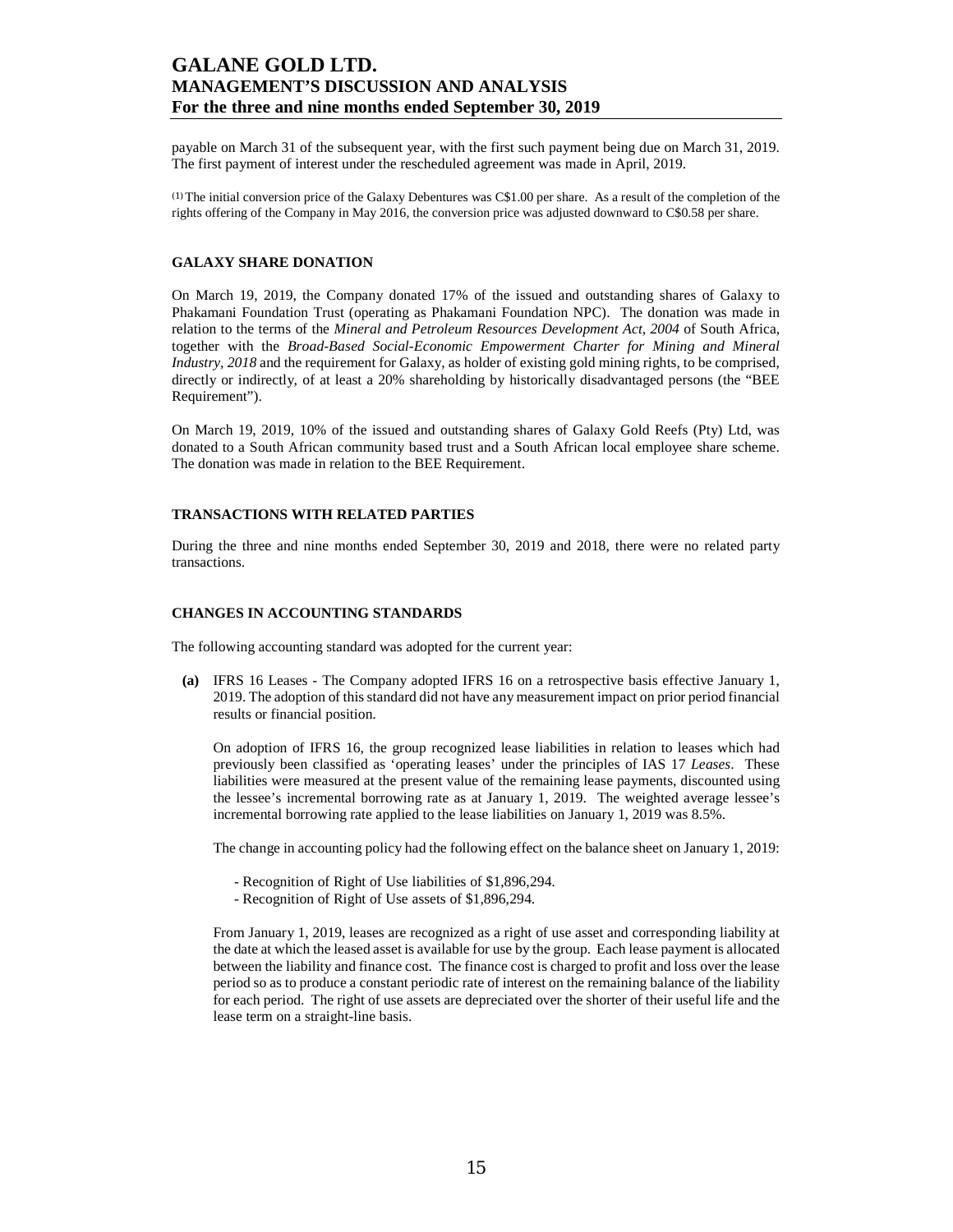### **COMMITMENTS**

As at the date of this MD&A, the Company had the following commitments:

#### **(a) Claims**

The Company is also subject to the possibility of revised tax assessments for some years. The Company does not believe that, should unfavourable decisions arise from any review of its tax filings, that any amount it might be required to pay will be material. No such amounts have been provided for in the Financial Statements.

### **OFF-BALANCE SHEET ARRANGEMENTS**

Other than the low value operating lease arrangements not recognized on the initial adoption of the revised IFRS 16 Leases, the Company currently has no off-balance sheet arrangements.

## **SUPPLEMENTAL INFORMATION TO MANAGEMENT'S DISCUSSION AND ANALYSIS**

### **CASH COSTS**

The Company's MD&A refers to operating cash cost per ounce, and operating cash cost excluding royalties per ounce, all non-GAAP performance measures, in order to provide investors with information about measures used by management to monitor performance. Management of the Company uses this information to assess how well the producing gold mines are performing compared to plan and prior periods, and also to assess the overall effectiveness and efficiency of gold mining operations. Cash cost figures are calculated in accordance with a standard developed by the Gold Institute, which was a worldwide association of suppliers of gold and gold products and included leading North American gold producers. The Gold Institute ceased operations in 2002, but the standard is still an accepted standard of reporting cash costs of gold production in North America. Adoption of the standard is voluntary, and the cost measures presented herein may not be comparable to other similarly titled measures of other companies. Cash cost includes mine site operating costs such as mining, processing, administration, but are exclusive of impairment, amortization, reclamation, and exploration and development costs. Operating cash cost is the total cash cost less those costs capitalized as attributable to the removal of excess waste in developing new resources. These costs are then divided by the Company's ounces of gold produced to arrive at the cash cost measures on a per ounce basis. These measures, along with sales, are considered to be key indicators of a company's ability to generate operating earnings and cash flow from its mining operations. These measures of cash costs do not have any standardized meaning prescribed by IFRS and differ from measures determined in accordance with IFRS. They are intended to provide additional information and should not be considered in isolation or as a substitute for measures of performance prepared in accordance with IFRS. These measures are not necessarily indicative of net earnings or cash flow from operations as determined under IFRS.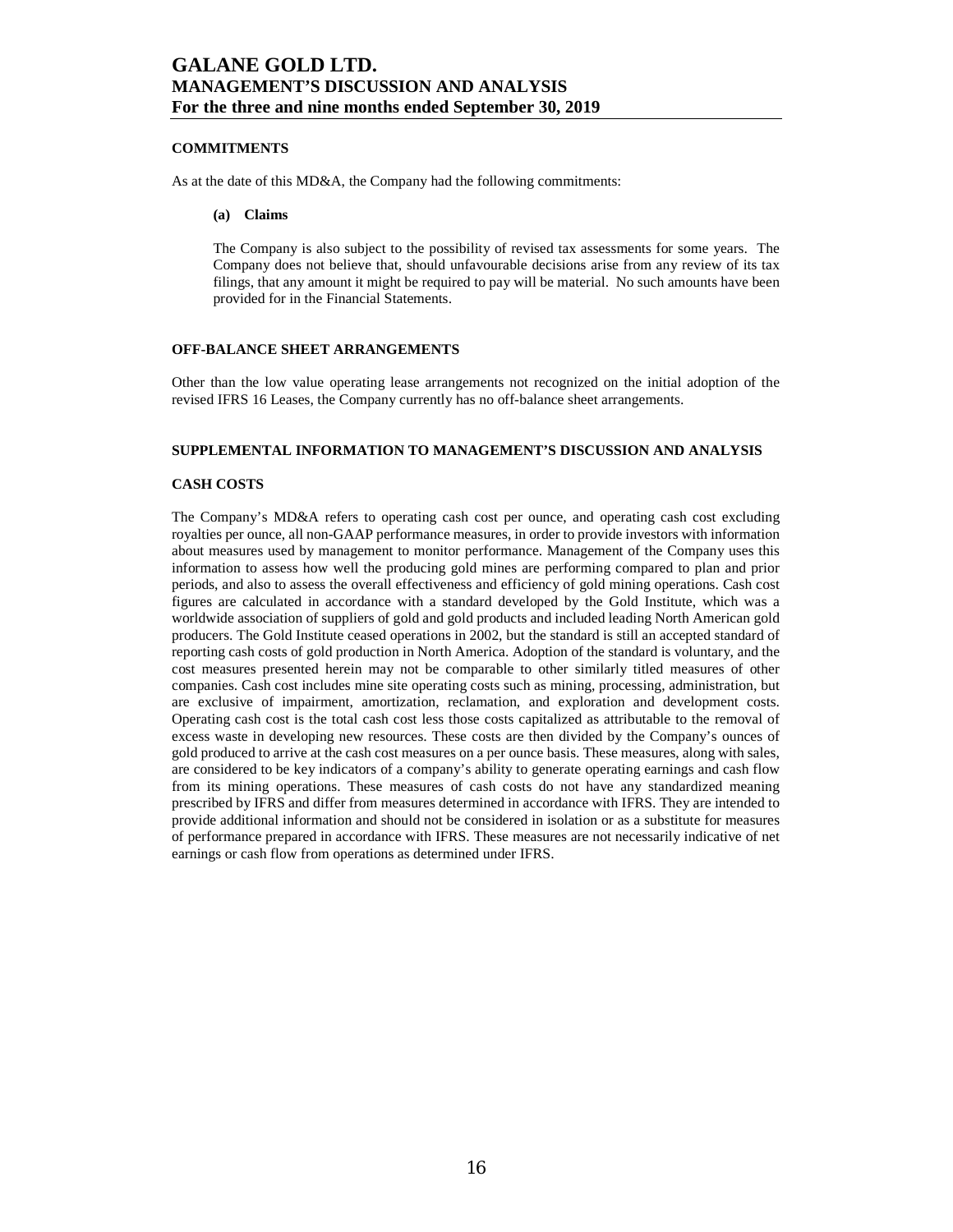The following tables provide a reconciliation of cash cost measures for the mine to the mining costs excluding impairment, depreciation and amortization reflected in the Financial Statements.

|                                                                        | O <sub>3</sub> 2019 |            | Q <sub>2</sub> 2019 |            | O1 2019         | O <sub>4</sub> 2018 |            |
|------------------------------------------------------------------------|---------------------|------------|---------------------|------------|-----------------|---------------------|------------|
| Mining costs excluding<br>impairment, depreciation<br>and amortization | \$                  | 9,617,217  | \$                  | 8,934,073  | \$<br>8,030,333 | \$                  | 8,321,085  |
| Adjust for:                                                            |                     |            |                     |            |                 |                     |            |
| Inventory movement                                                     |                     | (222, 748) |                     | 41,530     | (82,961)        |                     | (28,678)   |
| Total operating cash cost                                              | \$                  | 9,394,469  | \$                  | 8,975,603  | \$<br>7,947,372 | \$                  | 8,292,407  |
| Royalties                                                              |                     | (631, 199) |                     | (579, 792) | (427, 112)      |                     | (562, 172) |
| Total operating cash cost<br>excluding royalties                       | \$                  | 8,763,270  | \$                  | 8,395,811  | \$<br>7,520,260 | \$                  | 7,730,235  |
| Gold production (ounces)                                               |                     | 8,538      |                     | 8,694      | 6,326           |                     | 9,245      |
| Total operating cash cost<br>excluding royalties per oz.               | \$                  | 1,026      | \$                  | 966        | \$<br>1,189     | \$                  | 836        |

|                                                                        | O3 2018         | Q2 2018         | O1 2018         | O <sub>4</sub> 2017 |
|------------------------------------------------------------------------|-----------------|-----------------|-----------------|---------------------|
| Mining costs excluding<br>impairment, depreciation<br>and amortization | \$<br>9,963,751 | \$<br>9,460,240 | \$<br>8,251,129 | \$<br>9,304,692     |
| Adjust for:                                                            |                 |                 |                 |                     |
| Inventory movement                                                     | (763, 182)      | 354,647         | (287, 650)      | (800, 041)          |
| Total operating cash cost                                              | \$<br>9,200,569 | \$<br>9,814,887 | \$<br>7,963,479 | \$<br>8,504,651     |
| Royalties                                                              | (557, 603)      | (686, 653)      | (499, 998)      | (569, 779)          |
| Total operating cash cost<br>excluding royalties                       | \$<br>8,642,966 | \$<br>9,128,234 | \$<br>7,463,481 | \$<br>7,934,872     |
| Gold production (ounces)                                               | 8,545           | 10.088          | 7.649           | 8,812               |
| Total operating cash cost<br>excluding royalties per<br>OZ.            | \$<br>1,011     | \$<br>905       | \$<br>976       | \$<br>900           |

### **INTERNAL CONTROLS OVER FINANCIAL REPORTING**

The Company is responsible for designing internal controls over financial reporting or causing them to be designed under the supervision of the CEO and CFO in order to provide reasonable assurance regarding the reliability of financial reporting and the preparation of financial statements for external purposes in accordance with IFRS.

The Company's CEO and CFO are responsible for ensuring that processes are in place to provide them with sufficient knowledge to support the representations they are making in their certificates regarding the absence of misrepresentations and fair disclosure of financial information. Investors should be aware that inherent limitations on the ability of certifying officers of a TSX-V issuer to design and implement on a cost effective basis disclosure controls and procedures as well as internal controls over financial reporting as defined in NI 52-109 may result in additional risks to the quality, reliability, transparency and timeliness of interim and annual filings and other reports provided under securities legislation.